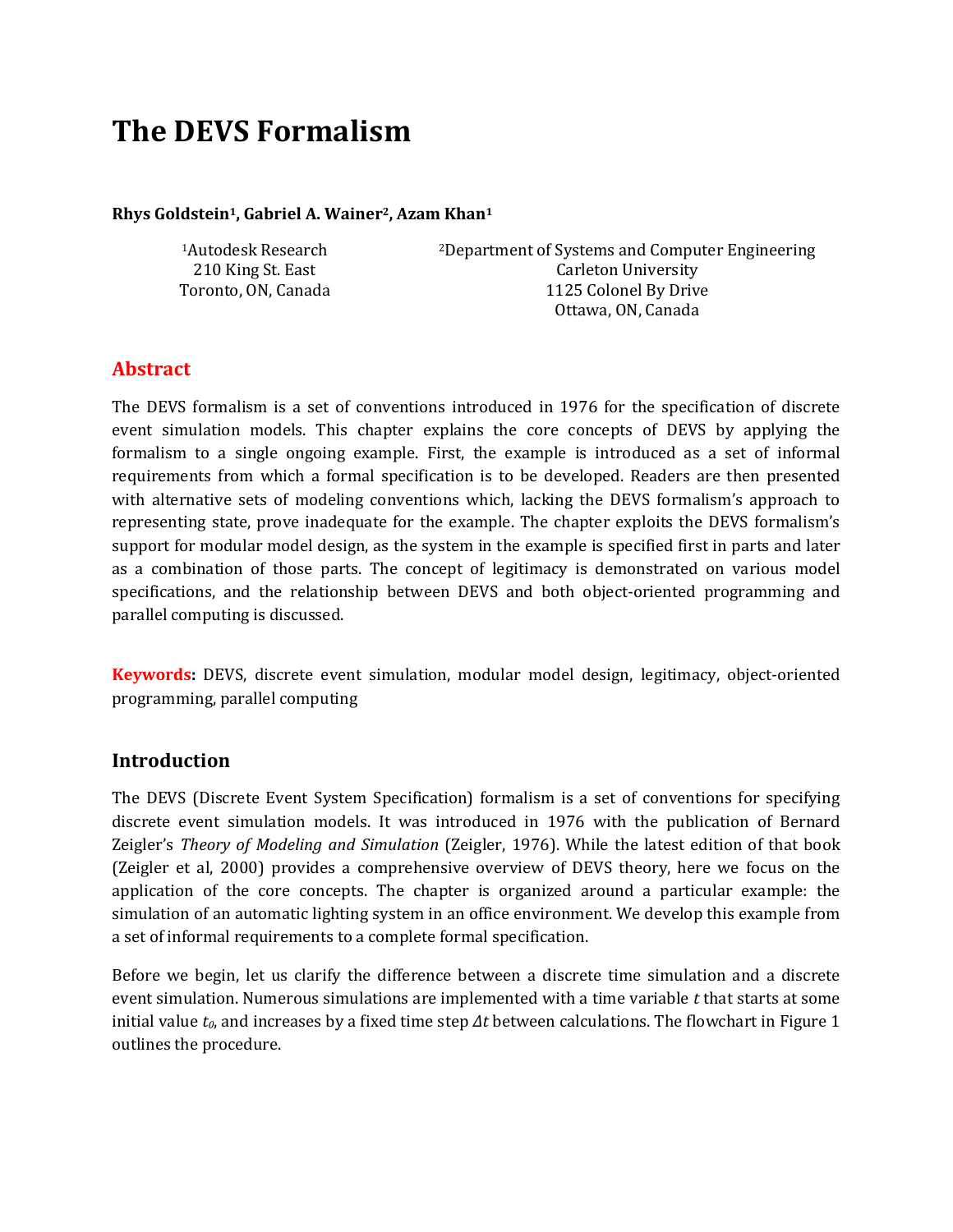

Figure 1. Discrete Time Simulation Procedure

This type of simulation is a *discrete time simulation*, as *t* is effectively a discrete variable. The approach is simple and familiar, but limited in that the duration between any pair of inputs, outputs, or state transitions must be a multiple of *Δt*.

DEVS can be applied to discrete time simulation, but it is best suited to the discrete event approach for which it was invented. In a *discrete event simulation*, time is continuous. Any pair of events can be separated by any length of time, and there is generally no need for a global *Δt*. Later in the chapter we will present a procedure like that in Figure 1, but suitable for all discrete event simulations.

The adoption of a discrete event approach impacts the model development process. For example, suppose one designs separate models for different parts of a larger system. Ideally, modeling the overall system would be a simple matter of combining these submodels. With discrete time simulation, one would have to choose a single *Δt* appropriate for every submodel, or invent some scheme by which only certain submodels experience events at any given iteration. With DEVS, two models can be coupled together regardless of how they handle time advancement. The only requirement is that the output values of one model are consistent with the input values of the other.

In this chapter we exploit the DEVS formalism's support for modular model design. First we present an example of a system as a combination of three interacting subsystems. We later specify an *atomic model*, an indivisible DEVS model, for each of these subsystems. From there we specify a *coupled model*, a DEVS model composed of other DEVS models, by combining the three atomic models. As we proceed from atomic models to coupled models, we analyze the legitimacy of various specifications. Towards the end of the chapter, we discuss DEVS in the context of object-oriented programming and parallel computing.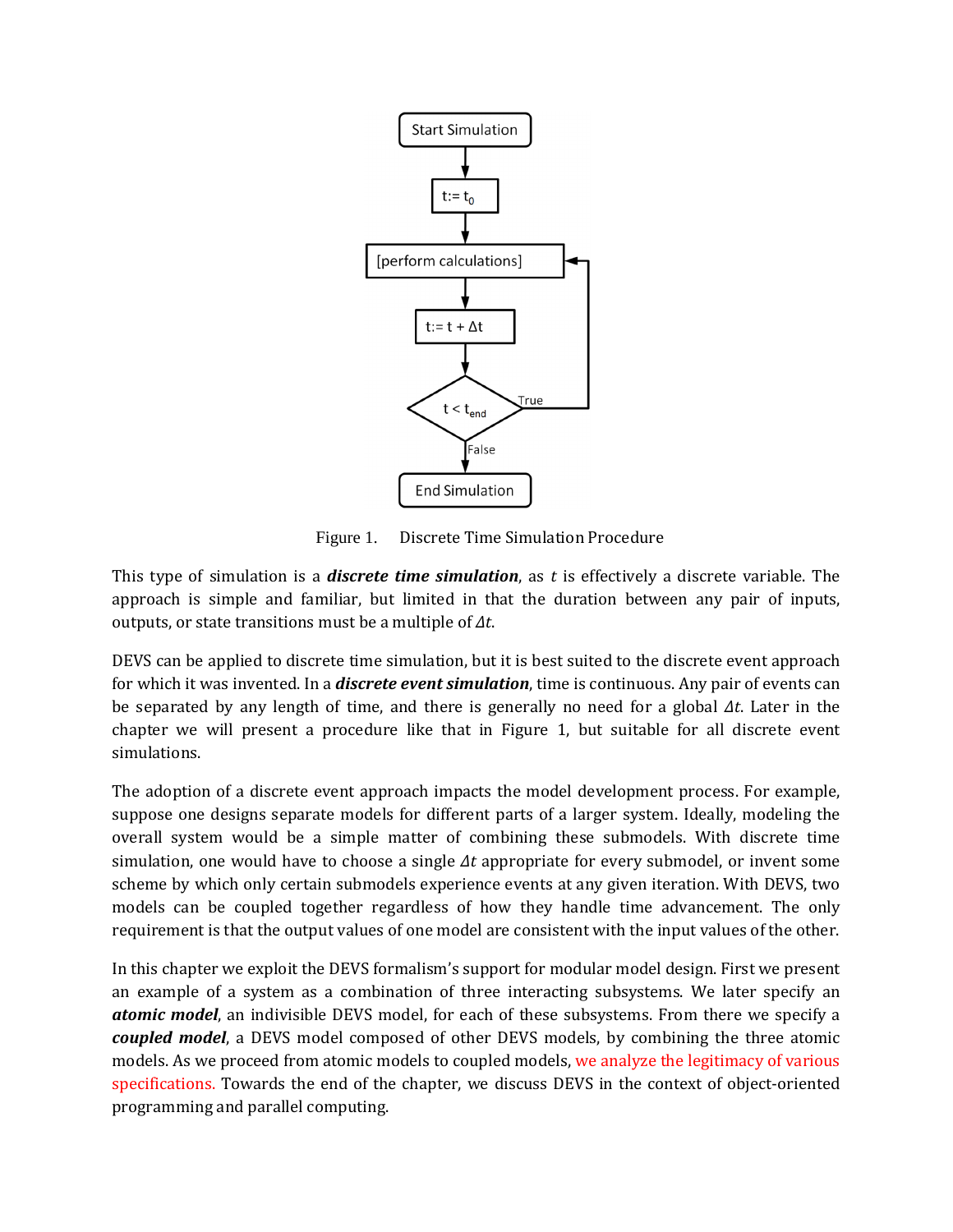# **An Example**

Buildings are believed to be responsible for roughly one third of greenhouse gas emissions worldwide (United Nations Environment Programme, 2009). Understandably, there is a growing interest in technologies that reduce the energy required for building operation.

Consider an automatic lighting system in an office building. At its simplest, such a system consists of a motion detector controlling a lighting fixture for a single workstation. When an office worker is present, the motion detector signals the lighting fixture, and the lighting fixture keeps the workstation illuminated. When the worker leaves, the motion detector signals the lighting fixture again, and the lights may turn off to save energy. We are interested in modeling the overall system; not just the Detector and the Fixture subsystems that compose the Automatic Lighting System, but the Worker as well. Combined, the three subsystems compose the Automatic Lighting Environment as illustrated in Figure 2.



Figure 2. Conceptual Model of an Automatic Lighting Environment

Figure 2 identifies the type of information that can be transmitted to and from each subsystem. This transmitted information is organized into the four sets of values below. We can see, for example, that the Detector may send one of two values to the Fixture: "Still" or "Moving".

```
Phases = {"Absent", "Present"}
  \textit{Actions} = \{\text{``Gone''}, \text{``Typing''}, \text{``Reading''}, \text{``Waving''}\}{\mathcal{S}ignals} = {"Still", "Moving"}
  Levels = {"Dark", "Light"}
```
The specification we seek must accommodate arbitrary schedules, which indicate whether the Worker is present or absent at any given time. For now, consider a scenario resulting from the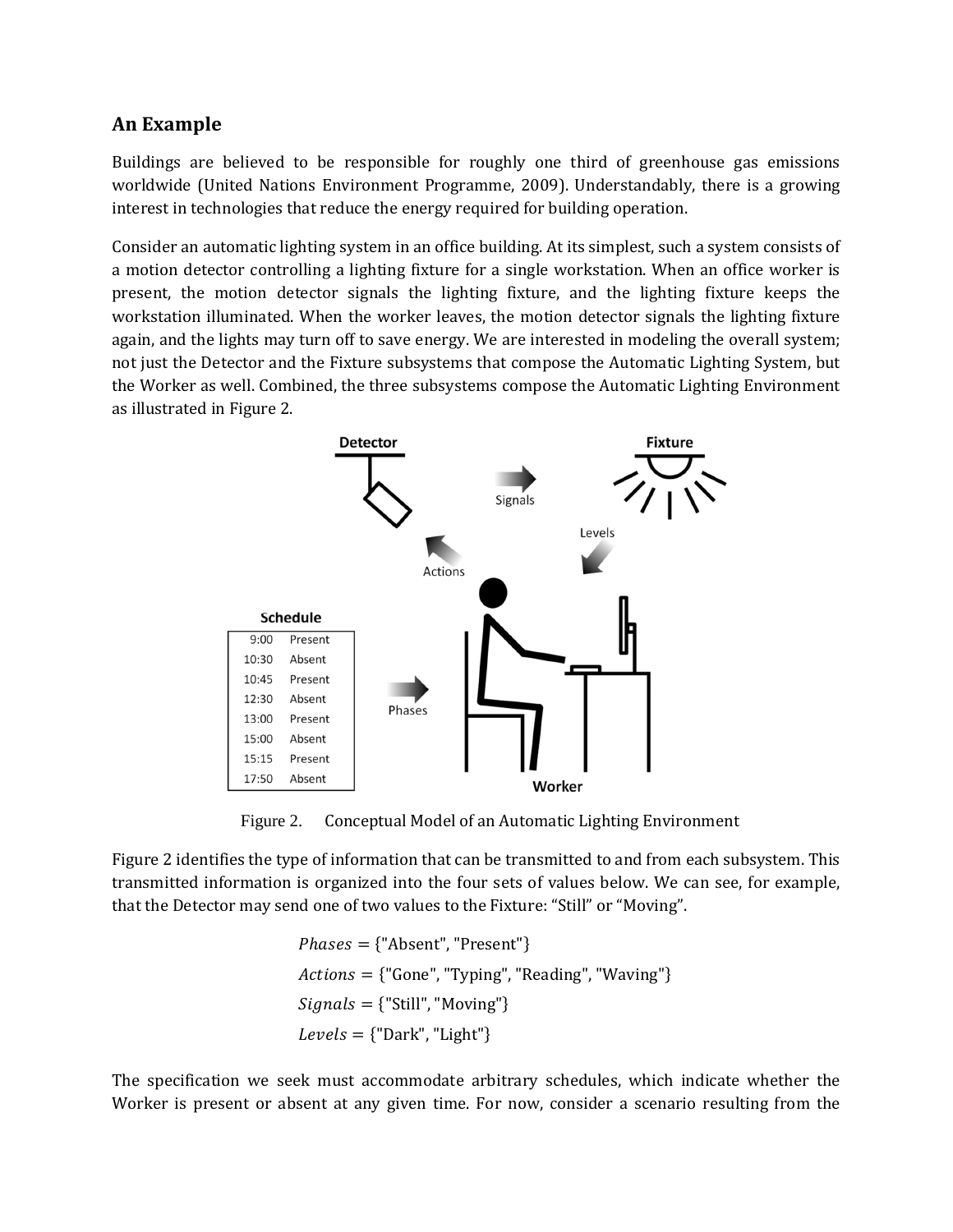specific schedule in Figure 2. At the beginning of the day, the Worker is absent and the light is off. At 9:00 the Worker arrives (*phase* = "Present") and begins typing on the computer (*action* = "Typing"). The Detector observes motion and informs the Fixture (*signal* = "Moving"). The Fixture responds by turning on (*level* = "Light"), and the Worker simply continues typing.

At 10:30, the Worker is scheduled to leave for a break (*phase* = "Absent"). The Detector will notice that the Worker has left (*action* = "Gone"), and signal the Fixture (*signal* = "Still"). The lights will then turn off (*level* = "Dark"), but not right away. The system is programmed such that there is a delay of *ΔtSaving* between the time when motion is last detected and the time when the lights are turned off to save energy. If *ΔtSaving* exceeds 15 minutes, the workstation will remain lit throughout the Worker's 10:30-10:45 break. Otherwise the Fixture will turn off after *ΔtSaving* elapses, then turn back on again when the Worker returns at 10:45.

Let us revisit 9:00, or shortly thereafter, when the lights are on and the Worker is typing. The Worker is to continue typing for a time of *ΔtTyping*, after which they switch to reading (*action* = "Reading"). They continue reading for a time of *ΔtReading*, and then revert to typing for *ΔtTyping*, and then start reading again for *ΔtReading*, etc. Relying on motion, the Detector is unable to distinguish between reading and absence. It simply informs the Fixture that there is no motion. Consequently, if *ΔtSaving* is less than *ΔtReading*, the Worker may still be present when the Fixture turns off. If that happens, the Worker must make a waving gesture to trigger the Detector (*action* = "Waving"). The Worker resumes reading when the light turns back on.

An engineer could use simulation to help optimize automatic lighting systems like the one described. Their goal could be to determine an appropriate value for *ΔtSaving*. If *ΔtSaving* is too large, the technology would fail to save much energy when office workers are absent. But if *ΔtSaving* is too small, office workers would become annoyed for frequently having to "wave" the lights back on while reading.

Our goal is to provide a formal specification for a model of the overall system. This Environment model is a function of the three parameters described above.

*Environment*
$$
(\Delta t_{Saving}, \Delta t_{Typing}, \Delta t_{Reading}) =
$$
 [specification]

We will begin by seeing what makes DEVS appropriate for the task.

# **Representation of State**

One aspect of DEVS that sets it apart from other modeling formalisms is its approach to representing state. To understand the impact of how state is represented, let us first consider a formalism that neglects state completely. We will apply this formalism to the Detector, which is the simplest of the three subsystems described in the previous section. Recall that the Detector receives actions as input and sends signals as output. Hence, our formalism will allow us to define inputs, outputs, and a function that maps the former to the latter. Here is such a formalism, which we call Formalism A: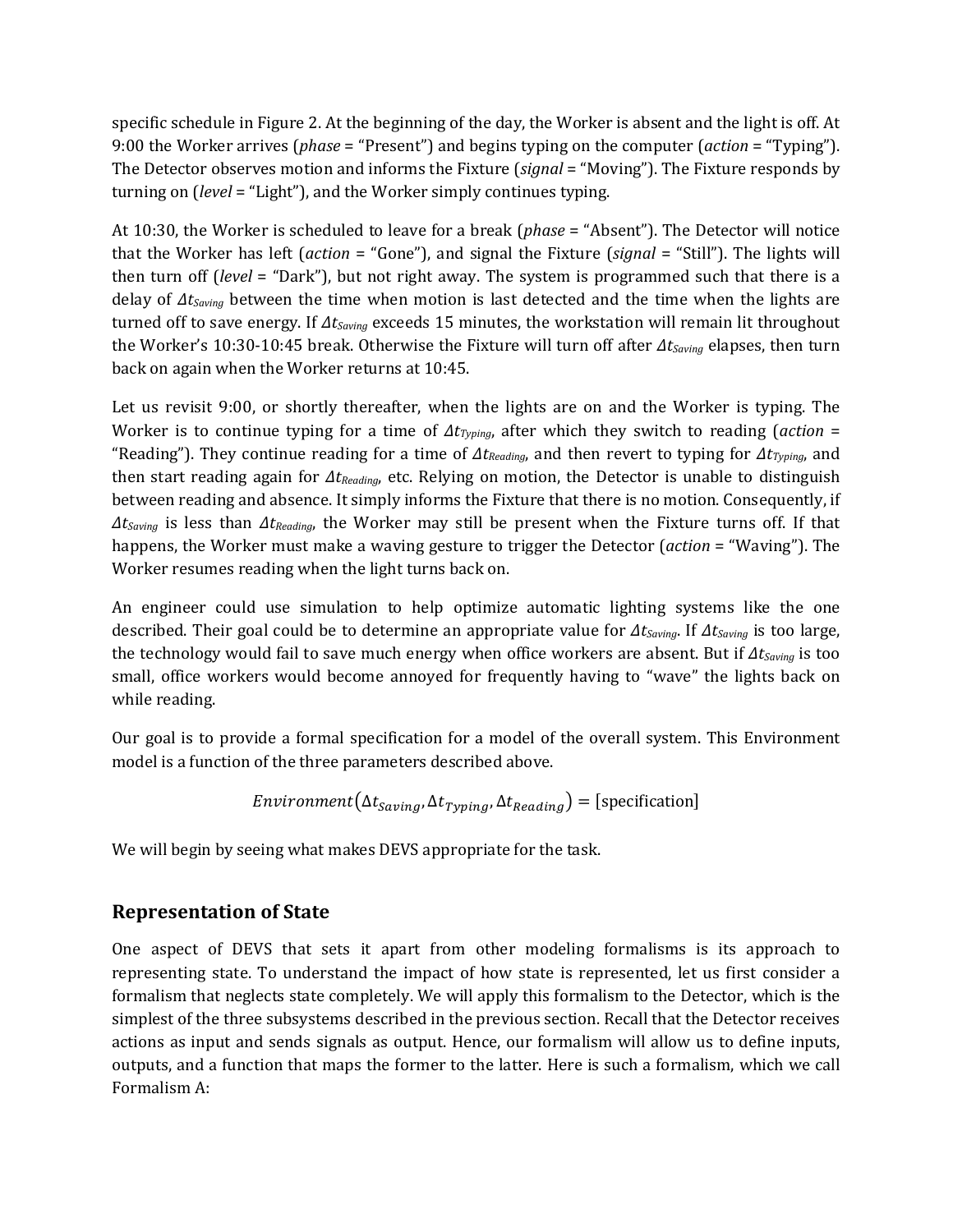- $\langle X, Y, \lambda \rangle$  is the structure of a Formalism A model specification
	- $X$  is the set of input values
	- $Y$  is the set of output values
	- $\lambda: X \to Y$  is the output function

Here is a Detector model specified using Formalism A:

$$
Detector_A = \langle X, Y, \lambda \rangle
$$
\n
$$
X = \{("action_{in", action)} | action \in Actions\}
$$
\n
$$
Y = \{("signal_{out", signal}) | signal \in Signals\}
$$
\n
$$
\lambda(("action_{in", action})) = ("signal_{out", signal})
$$
\n
$$
(action \in {'Typing", "Waving"} ) \implies (signal = "Moving")
$$
\n
$$
(action \in {'Gone", "Reading"} ) \implies (signal = "Still")
$$

There are a couple of things in the specification worth noting. First, we have defined an input port "action<sub>in</sub>" and an output port "signal<sub>out</sub>". A **port** is a label used to distinguish a particular type of input or output from other types of inputs or outputs. Ports are not strictly necessary for such a simple model, but we will make a habit of using them to help us combine models later on. All inputs and outputs will be defined as (*port*, *value*) pairs, as done above. Also note the two implications that define the output function. One maps both the "Typing" and "Waving" input actions to the output signal "Moving", and the other maps both "Gone" and "Reading" to "Still".

There is a subtle problem with this specification. If a "Reading" action is received, followed by "Gone", the model will output two consecutive "Still" signals. Or if it receives two consecutive "Typing" actions, it will send two consecutive "Moving" signals. We want the signals "Moving" and "Still" to be output in alternation only. If an input action would produce the same signal as its predecessor, the redundant output should be skipped. This implies that each output will depend not only on the current input, but on previous inputs as well. In other words, the model must have *state*.

State is generally represented as a group of *state variables*. State variables are analogous to model parameters in that they are associated with a single model and can affect that model's output. The difference is that *model parameters*, like *ΔtSaving*, *ΔtTyping*, and *ΔtReading* in our automatic lighting example, remain constant throughout a simulation. State variables may be reassigned.

If we want to simulate the Detector model with Formalism A, we must define the simulation procedure associated with the formalism. Illustrated in Figure 3, the procedure is simple. As always, the time *t* starts at some initial time *t0*. It then advances repeatedly to the time of the next event, which in this formalism is the time of the next input *x* ( $x \in X$ ). At each event, the output function  $\lambda$  is evaluated to obtain the corresponding output *y* ( $y \in Y$ ). Note that when the inputs are exhausted, we assume that "[time of next input]" is ∞.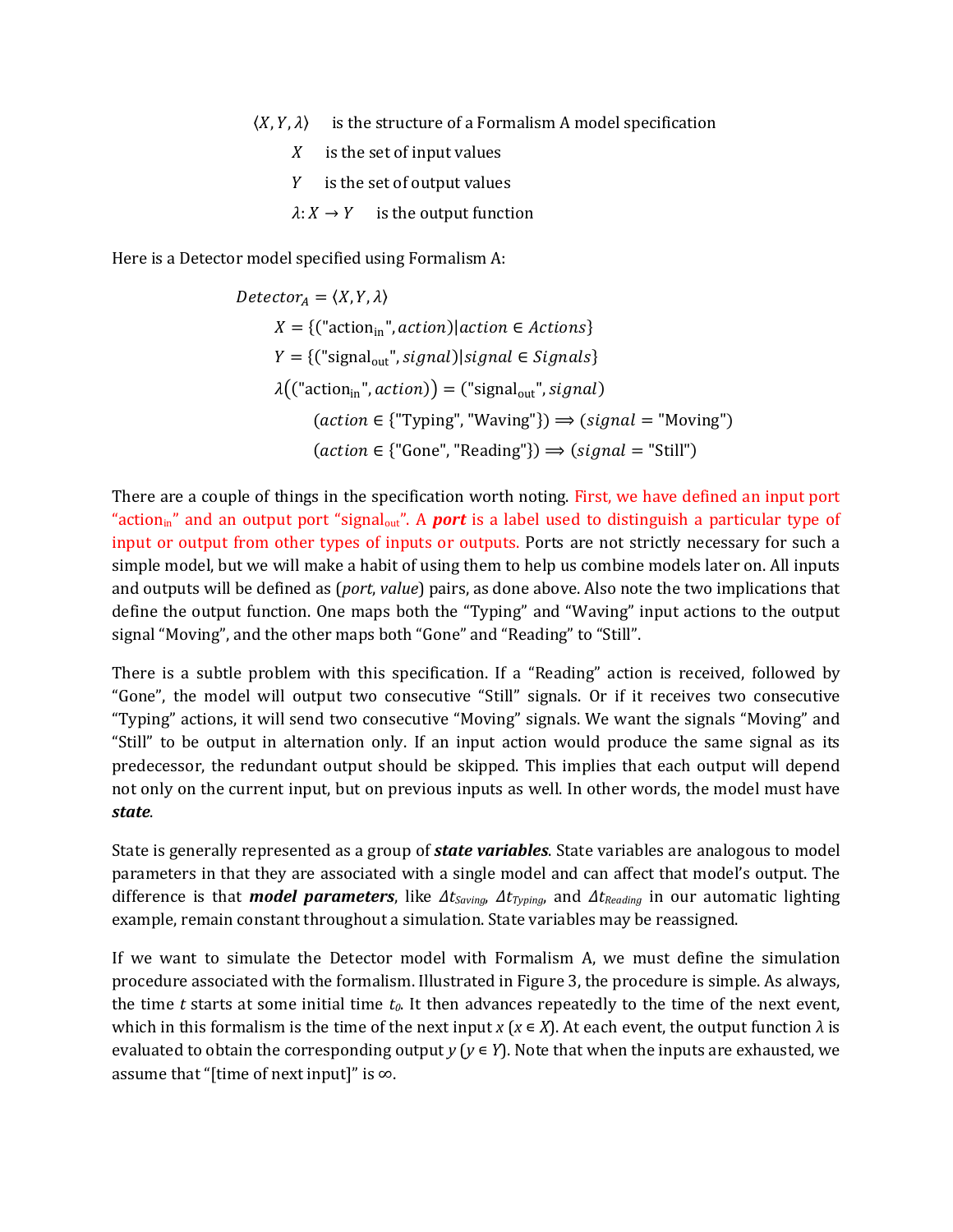

Figure 3. Formalism A Simulation Procedure

As we just discussed, models specified in Formalism A have no state (as the formalism does not have a representation of state). Formalism A models are therefore *memoryless*. Among other things, this prevents us from avoiding identical consecutive output values (as in our Detector model). To address this issue in a more elegant fashion, let us propose a more complex formalism, called Formalism B.

Formalism B is similar to Formalism A in that events coincide with inputs. However, models now have state. The state of a Formalism B model remains constant between events, but may change during any event. Here is Formalism B:

 $\langle X, Y, S, \delta, \lambda \rangle$  is the structure of a Formalism B model specification

- $X$  is the set of input values
- $Y$  is the set of output values
- $S$  is the set of states
- $\delta: S \times X \rightarrow S$  is the transition function
- $\lambda: S \times X \rightarrow Y \cup {\emptyset}$  is the output function

There are four differences between this formalism and the previous. First, a set of states *S* has been added. At any point, a model's state *s* must satisfy *s* ∊ *S*. Second, there is now a transition function *δ* that can change the model's state. Third, the output function  $\lambda$  now takes *s* as one of its arguments. Fourth, *λ* may result in ∅, indicating that the output is to be ignored.

By giving up Formalism A for Formalism B, we have accepted additional complexity for improved generality. The Detector model specification below is lengthier than the previous, but we have introduced behavior that we could not previously describe. The model has one state variable,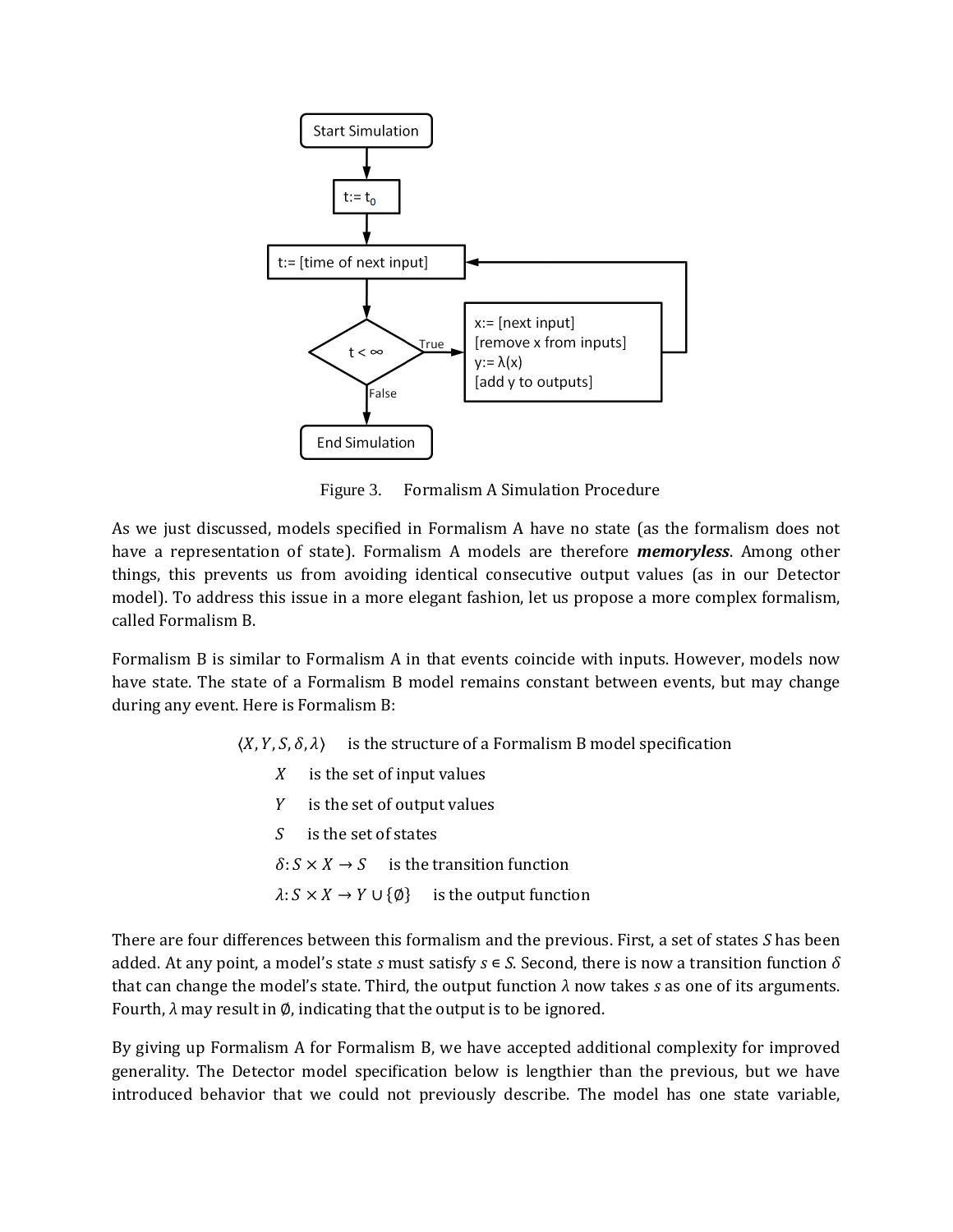*signal*, which allows us to now check whether a newly received action would produce the same signal as the preceding action. If so, we now output Ø instead of sending redundant information.

Using Formalism B, the Detector specification is as follows:

$$
Detector_B = \langle X, Y, S, \delta, \lambda \rangle
$$
  
\n
$$
X = \{("action_{in", action}) | action \in Actions \}
$$
  
\n
$$
Y = \{("signal_{out", signal}) | signal \in Signals \}
$$
  
\n
$$
S = Signals
$$
  
\n
$$
\delta(signal, ("action_{in", action)}) = signal'
$$
  
\n
$$
action \in \{ "Typing", "Waving"} \} \Rightarrow (signal' = "Moving")
$$
  
\n
$$
action \in \{ "Gone", "Reading"} \} \Rightarrow (signal' = "Still")
$$
  
\n
$$
\lambda(signal, ("action_{in", action})) = ("signal_{out", signal'})
$$
  
\n
$$
(action \in \{ "Typing", "Waving"} \} \Rightarrow (signal' = "Moving")
$$
  
\n
$$
(action \in \{ "Gone", "Reading"} \} \Rightarrow (signal' = "Still")
$$
  
\n
$$
(action \in \{ "Gone", "Reading"} \} \Rightarrow (signal' = "Still")
$$
  
\n
$$
[above conditions] \Rightarrow (y = \emptyset)
$$

Observe that the transition function *δ* records the previous output, either "Moving" or "Still", in the state variable *signal*. Likewise, note the changes to the output function *λ*. The two implications are still there, but now the conditions depend on *signal*. We only output "Moving" if *signal* was previously "Still", and we only output "Still" is *signal* was previously "Moving". There is also a third implication: if the neither of the first two conditions are met, we output ∅.

Figure 4 shows the simulation procedure associated with Formalism B. Note the inclusion of *s*, its initial value *s0*, its reassignment using *δ*, and the changes to *λ*.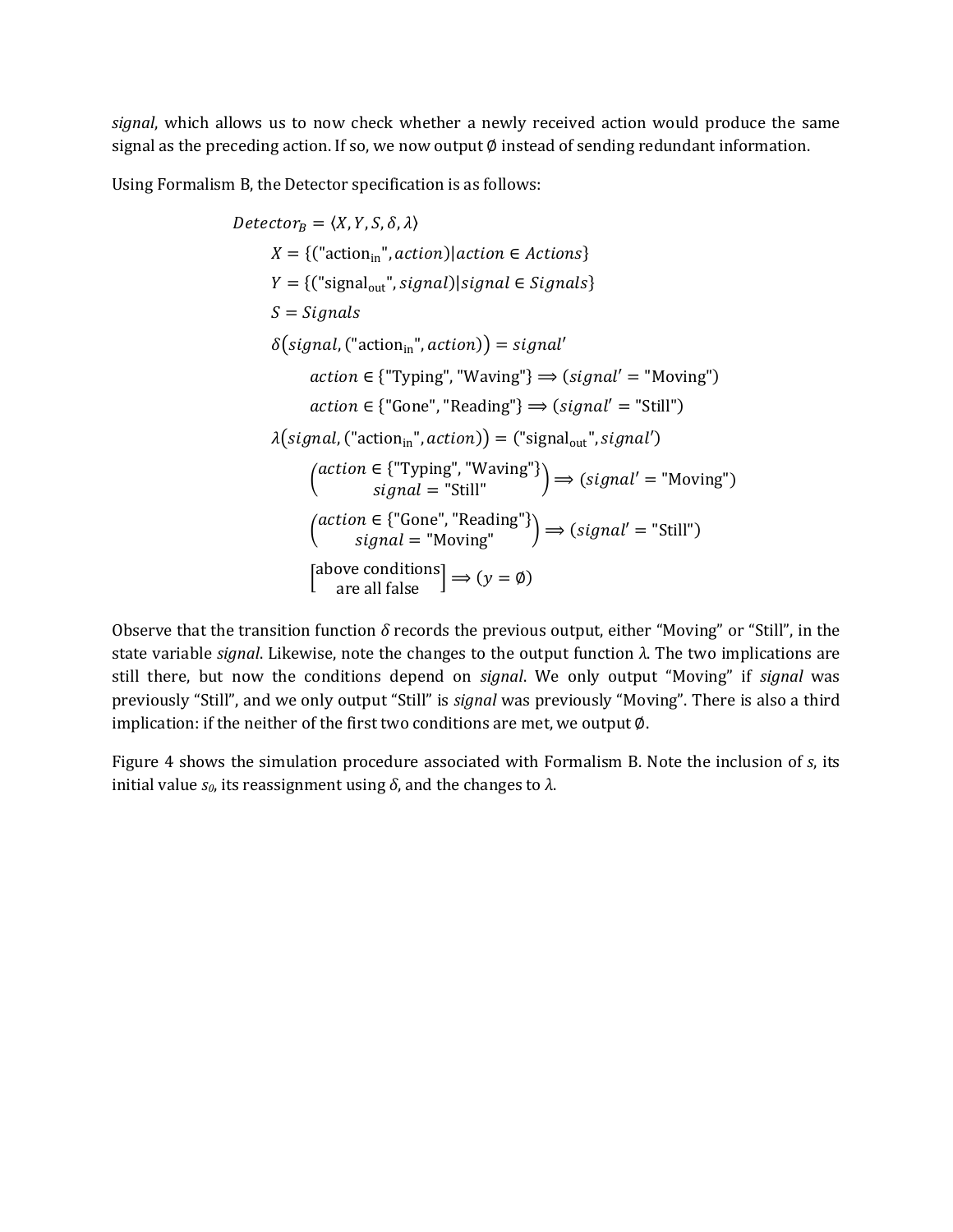

Figure 4. Formalism B Simulation Procedure

Formalism B appears well suited to the Detector model. However, our modeling requirements are about to get steeper. Consider the Fixture model. After receiving an input signal of "Still", the lights will turn off after a time of *ΔtSaving*. So after *ΔtSaving* elapses, the Fixture model must spontaneously send an output without having received an input at the same time. Such internally triggered outputs are not possible with Formalism B. But Formalism B and others like it have an even more fundamental problem. The problem pertains to how state is represented.

In Formalism B, state remains constant between events. The problem is that the state of a realworld system may change continuously over time. Take the automatic lighting system, for example. After the office worker leaves their workstation, the lighting system is in such a state that it will turn off after a time of *ΔtSaving*. One infinitesimal duration *dt* later, the lighting system is in an entirely new state: a state in which it will turn off after a time of *ΔtSaving* − *dt*. The system passes through an infinite number of states like this one before *ΔtSaving* elapses and the light turns off.

Fortunately, the difference between the constant state of Formalism B and the continuously changing state of a real-world system can be captured by a single variable: the time *Δte* elapsed since the previous event. If we know that *Δte* has elapsed since motion was last detected, we know that the lighting system will turn off after a time of *ΔtSaving* − *Δte*.

Having acknowledged the importance of the elapsed time, we now have a means to represent two types of state. First we have our original type of state, *s*, which remains constant between events. We will continue to refer to *s* as "the state", despite the fact that we now have another type of state. The other type is the *total state*, (*s*, *Δte*), which reflects the continuously changing state of a realworld system. Note that the total state is simply the state (i.e. the first type of state) and the elapsed time, grouped together.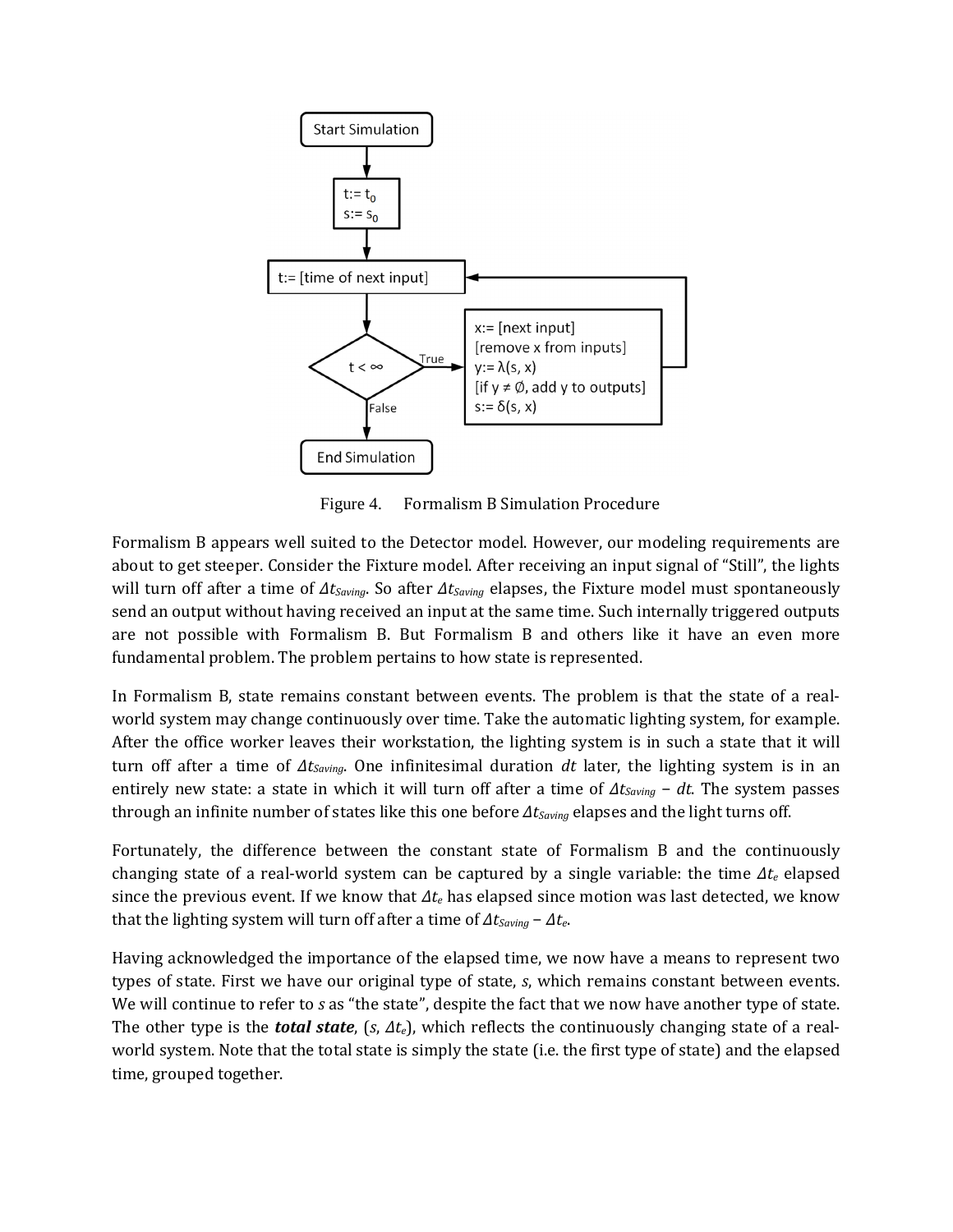In the DEVS formalism, a model's output values and state transitions can be considered functions of its total state. As mentioned earlier, this approach to representing state sets DEVS apart from other modeling formalisms. It gives DEVS the generality to represent practically any real-world system that varies in time.

#### **DEVS Atomic Models**

It can be convenient to distinguish between atomic models, which are indivisible DEVS models, and coupled models, which are DEVS models composed of other DEVS models. The conventions below are typically associated with atomic models. We will later see that, indirectly, they apply to coupled models as well.

 $\langle X, Y, S, \delta_{ext}, \delta_{int}, \lambda, ta \rangle$  is the structure of a DEVS atomic model

- $X$  is the set of input values
- $Y$  is the set of output values
- $S$  is the set of states

 $\delta_{ext} : Q \times X \to S$  is the external transition function

$$
Q = \left\{ (s, \Delta t_e) \Big| 0 \le \Delta t_e \le ta(s) \right\} \quad \text{is the set of total states}
$$

 $\delta_{int}: S \rightarrow S$  is the internal transition function

 $\lambda: S \to Y \cup \{\emptyset\}$  is the output function

 $ta: S \rightarrow T$  is the time advance function

 $T = \{\Delta t_{int} | 0 \leq \Delta t_{int} \leq \infty\}$  is the set of time durations

The first thing to notice is that instead of one transition function *δ*, there are two: *δext* and *δint*. The *external transition function δext* is invoked whenever an input is received. Observe that one of its arguments is an input value (some  $x \in X$ ). The *internal transition function*  $\delta_{int}$  is invoked at the same time as the *output function λ*, though *λ* is evaluated before *δint* changes the state.

At what simulated time, exactly, are *λ* and *δint* invoked? The answer is provided by the *time advance function ta*. Suppose that an event has just occurred. It may have been an external event coinciding with an input and the evaluation of *δext*, or it may have been an internal event coinciding with an output and the evaluation of *λ* and *δint*. Regardless, an internal event will occur after a time of *ta*(*s*), provided that no inputs are received beforehand.

We stated earlier that a model's output values and state transitions can be considered functions of its total state. Yet we see above that only *δext* takes the total state (*s*, *Δte*) as an argument. The output function and the internal transition function take as their arguments the state *s* but not the elapsed time *Δte*. It turns out that passing *Δte* into *λ* or *δint* is unnecessary. Whenever *λ* and *δint* are evaluated, *Δte* must be equal to *ta*(*s*). So if the total state is needed during an internal event, one simply evaluates the time advance function and obtains the elapsed time.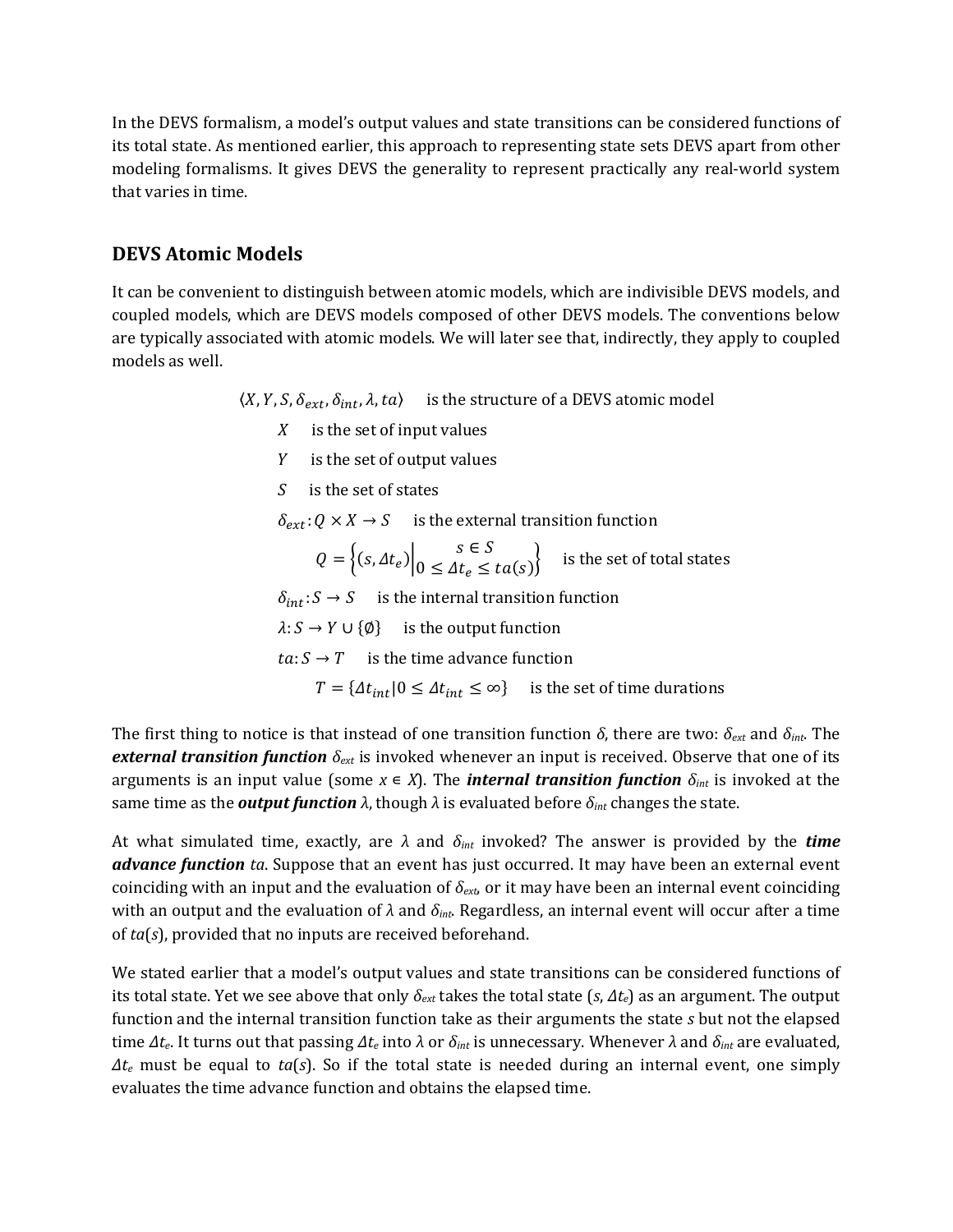At the beginning of this chapter, we illustrated the procedure for discrete time simulation and mentioned that we would later present one for the discrete event approach. A discrete event simulation flowchart based on DEVS is shown in Figure 5.



Figure 5. Discrete Event Simulation Procedure using DEVS

Observe that if an input is received before the time elapsed reaches *ta*(*s*), the model experiences an external event during which the input is processed. If on the other hand *ta*(*s*) elapses before the next input is scheduled, an internal event occurs and an output may be processed. But what happens if the time of the next input coincides with the elapsing of *ta*(*s*)? Figure 5 indicates that in the case of a tie, external events take priority over internal events. This convention allows one to use the information provided by an input at the earliest possible stage.

For the time being, as we specify DEVS models for the Detector and the Fixture, we will assume that inputs never coincide with the elapsing of *ta*(*s*). Later, once coupled models have been introduced, we will see how to ensure that these two models process their outputs before receiving inputs.

Here is a specification of the Detector using the DEVS formalism:

$$
Detector = \langle X, Y, S, \delta_{ext}, \delta_{int}, \lambda, ta \rangle
$$
  

$$
X = \{("actionin", action)|action \in Actions\}
$$
  

$$
Y = \{("signalout", signal)|signal \in Signals\}
$$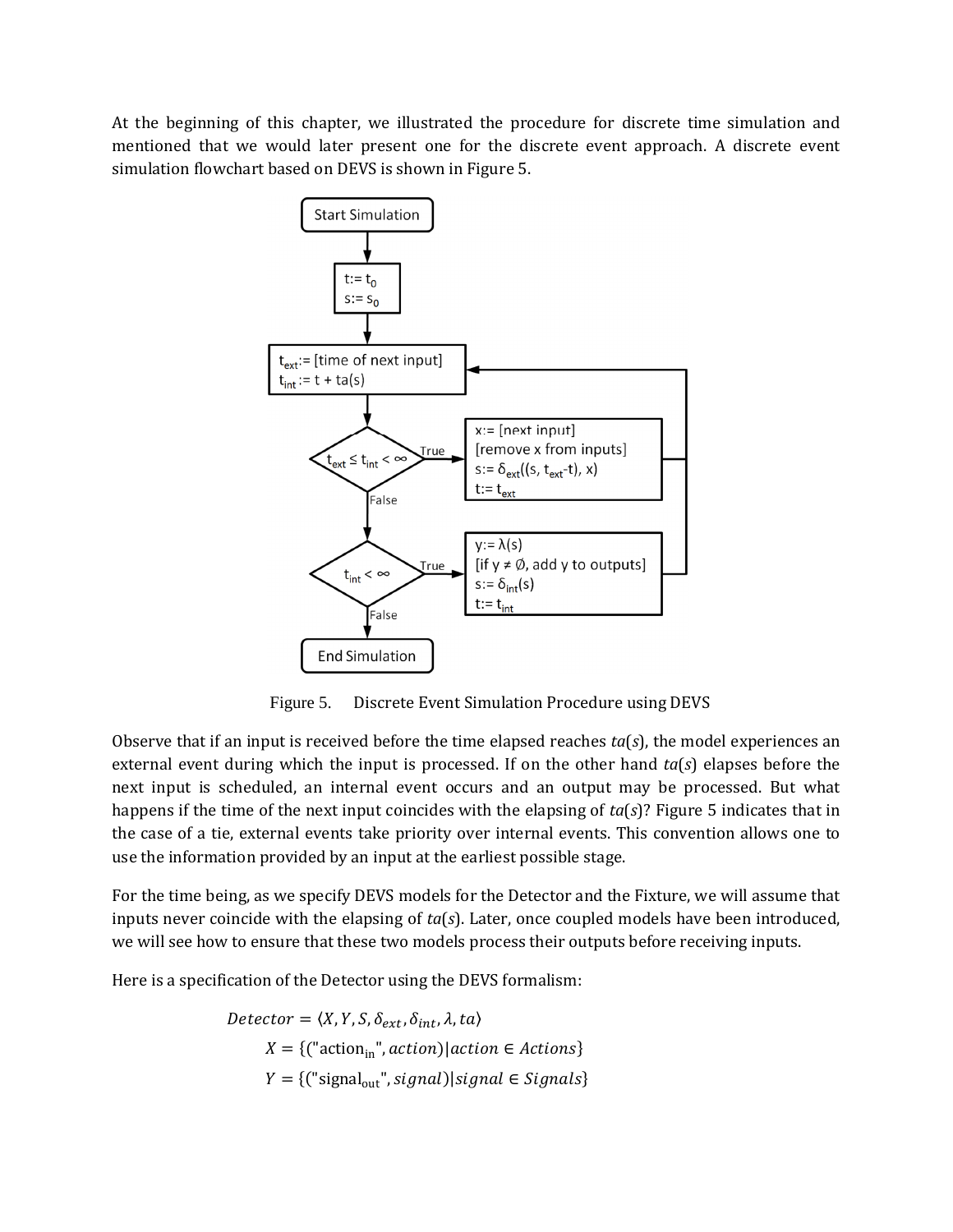$$
S = \left\{ (signal, sent) \middle| \begin{aligned} &\text{signal} \in \text{Signals} \\ &\text{sent} \in \{T, \perp\} \end{aligned} \right\} \\
\delta_{ext} \left( \left( (signal, sent), \Delta t_e \right), \left( \text{raction}_{\text{in}}^{\text{in}}, \text{action} \right) \right) = (signal', sent') \\
\left( \begin{aligned} &\text{action} \in \{ \text{``Typing''}, \text{``Waving''} \} \\ &\text{signal} = \text{``Still''} \\ &\text{signal} = \text{``Hoving''} \} \end{aligned} \right) \Rightarrow \left( \begin{aligned} &\text{signal'} = \text{``Moving''} \\ &\text{sent'} = \perp \\ &\text{start'} = \perp \end{aligned} \right) \\
\left( \begin{aligned} &\text{atomic} \in \{ \text{``Gone''}, \text{``Reading''} \} \\ &\text{signal} = \text{``Moving''} \\ &\text{send'} = \text{``Sfull''} \\ &\text{sent'} = \perp \end{aligned} \right) \\
\delta_{int} \left( (signal, \perp) \right) = (signal, \top) \\
\lambda \left( (signal, sent) \right) = ( \text{``signal''}, signal) \\
ta \left( (signal, sent) \right) = \Delta t_{int} \\
\text{``set"} = \Delta t_{int} \\
\text{``set"} = 0) \\
\text{sent} \Rightarrow (\Delta t_{int} = \infty)
$$

Note that the new *δext* looks a lot like the output function of our Formalism B Detector. One difference is that the resulting signal, either "Moving" or "Still" is recorded in a state variable to be output at a later stage. Another difference is that there is no longer a need to output ∅. Instead, we make use of the new a state variable *sent*, which is either true (⊤) or false (⊥), to avoid unwanted outputs. The following explains how that works.

If an input is received, then after *δext* updates the state, the time advance function will be evaluated. In the case that *δext* changes the signal from "Still" to "Moving" or from "Moving" to "Still", *sent* is assigned  $⊥$  and consequently  $ta(s)$  is 0. The output therefore occurs immediately. Once the output value *λ*(*s*) is sent, *δint* changes *sent* to ⊤. This causes *ta*(*s*) to yield ∞, which means nothing happens until the next input arrives.

Suppose that  $\delta_{ext}$  leaves the signal unchanged (i.e. the "[above conditions are all false]" implication is selected). According to the specification, *sent* must end up T, and thus *ta*(*s*) will yield ∞. In this case there is no need for  $\lambda$  to yield  $\emptyset$ , as  $ta(s) = \infty$  prevents  $\lambda$  from being evaluated at all.

With the Detector model out of the way, we turn our attention to the Fixture model. Recall that the Fixture emits light in response to a "Moving" signal, and turns the light off in response to a "Still" signal. Also recall that the light only turns off after  $\Delta t_{Saving}$  elapses. Here is the specification:

$$
Fixture(\Delta t_{Saving}) = \langle X, Y, S, \delta_{ext}, \delta_{int}, \lambda, ta \rangle
$$
  
\n
$$
X = \{("signal_{in", signal}) | signal \in Signals \}
$$
  
\n
$$
Y = \{("level_{out", level}) | level \in Levels \}
$$
  
\n
$$
S = \{ (level, \Delta t_{int}) | level \in Levels \}
$$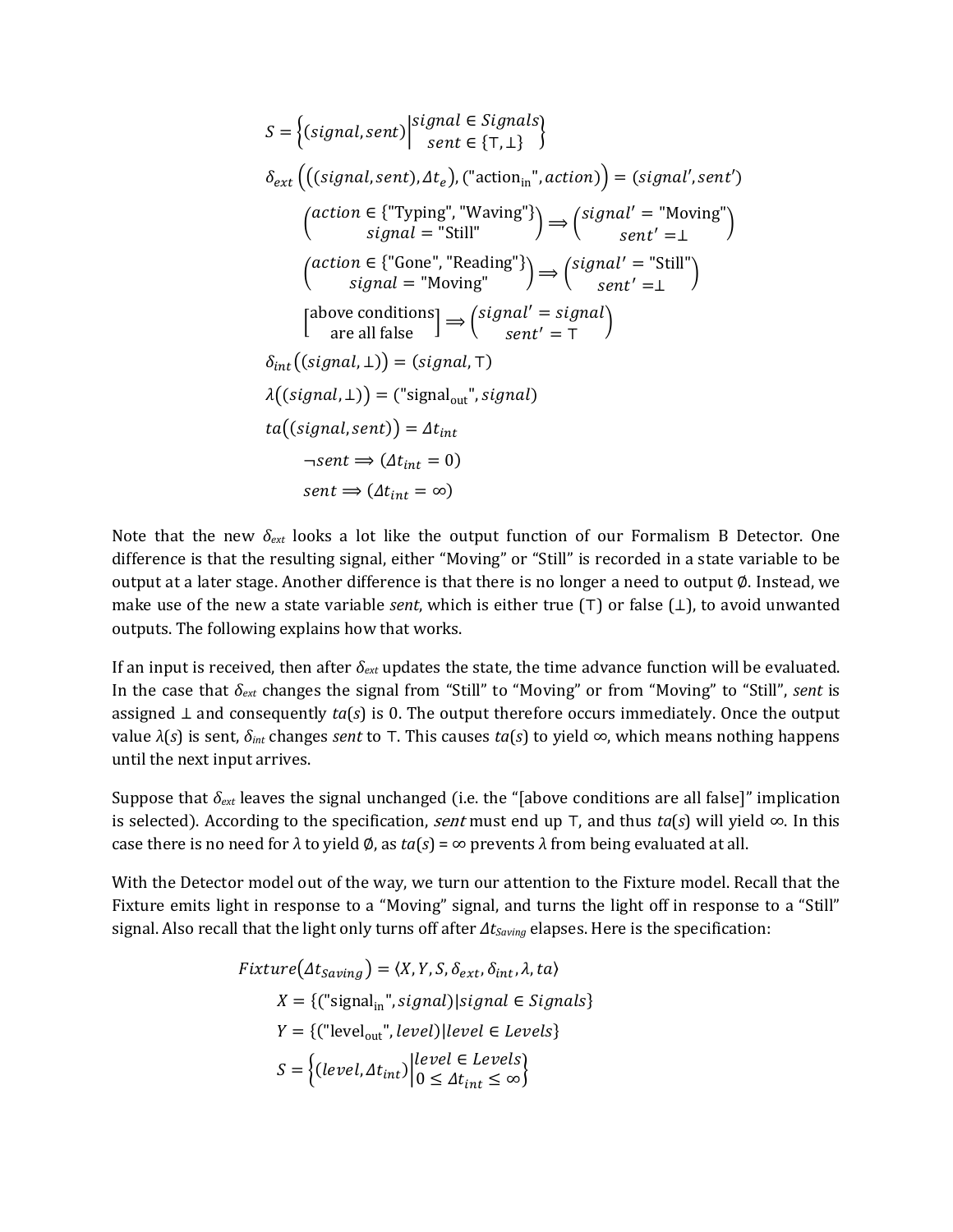$$
\delta_{ext}\left(((level, \Delta t_{int}), \Delta t_e), ("signalin", signal)\right) = (level, \Delta t_{int})
$$
\n
$$
\begin{aligned}\n\left(\begin{array}{c}\text{signal} = \text{"Moving"}\\ \text{level} = \text{"Dark"}\end{array}\right) &\Rightarrow (\Delta t_{int}' = 0) \\
\left(\begin{array}{c}\text{signal} = \text{"Still"}\\ \text{level} = \text{"Light"}\end{array}\right) &\Rightarrow (\Delta t_{int}' = \Delta t_{Saving}) \\
\Delta t_{int} = \infty\n\end{aligned}
$$
\n
$$
\begin{aligned}\n\left(\begin{array}{c}\text{signal} = \text{"Still"}\\ \text{depth} = \infty\end{array}\right) &\Rightarrow (\Delta t_{int}' = \Delta t_{int} - \Delta t_e) \\
\Delta t_{int} \neq \infty\n\end{aligned}
$$
\n
$$
\begin{aligned}\n\left(\begin{array}{c}\text{above conditions}\\ \text{are all false}\end{array}\right) &\Rightarrow (\Delta t_{int}' = \infty) \\
\delta_{int}((level, \Delta t_{int})) = (level', \infty) \\
(\text{level} = \text{"Dark"}) &\Rightarrow (level' = \text{"Light"}) \\
\lambda((level, \Delta t_{int})) = (\text{"level}' - \text{"Dark"}) \\
(\text{level} = \text{"Dark"}) &\Rightarrow (\text{level}' = \text{"Light"}) \\
(\text{level} = \text{"Light"}) &\Rightarrow (\text{level}' = \text{"Dark"}) \\
\delta_{int}(\text{level} = \text{"Light"}) &\Rightarrow (\text{level} = \text{"Dark"})\n\end{aligned}
$$

There are two important observations here. First note that one of the state variables, *Δtint*, directly provides the result of the time advance function. This is a very common technique in the specification of DEVS models. The other observation is the use of *Δte* in *δext*.

When the light turns on, *δint* indicates that the *Δtint* state variable is assigned ∞. If the Fixture model then receives a "Still" signal, it must turn the lights off after a time of *ΔtSaving*. Hence there is a case in *δext* that, upon finding *Δtint* = ∞, sets *Δtint* to *ΔtSaving*. Continuing this scenario, suppose that the Fixture model receives another "Still" signal before *ΔtSaving* elapses. (It is true that we previously went to great trouble to prevent the Detector model from outputting two "Still" signals in a row. However, if we want the Fixture model to be reusable in other contexts, its specification should accommodate any sequence of inputs.) Because this is the second consecutive "Still" signal, it is handled by the case in *δext* that requires *Δtint* ≠ ∞. In this case the Fixture was previously about to turn off after a time of  $\Delta t_{int}$ , but  $\Delta t_e$  has elapsed since then, so now it must turn off after  $\Delta t_{int}$  –  $\Delta t_e$ . This demonstrates the importance of the elapsed time as an argument of the external transition function.

In this section and the previous, we have looked at three formalisms: Formalism A, Formalism B, and DEVS. Each of these formalisms was more complex than the previous, but allowed us to define a larger set of possible models. Extrapolating this trend, one wonders if there are models that cannot be specified with DEVS. When might we require yet another, even more flexible formalism? The answer is hardly ever. True to its name, DEVS is a very general formalism for specifying discrete event simulation models. Incidentally, it can also be used for discrete time simulation, which is really just a special case of the discrete event approach.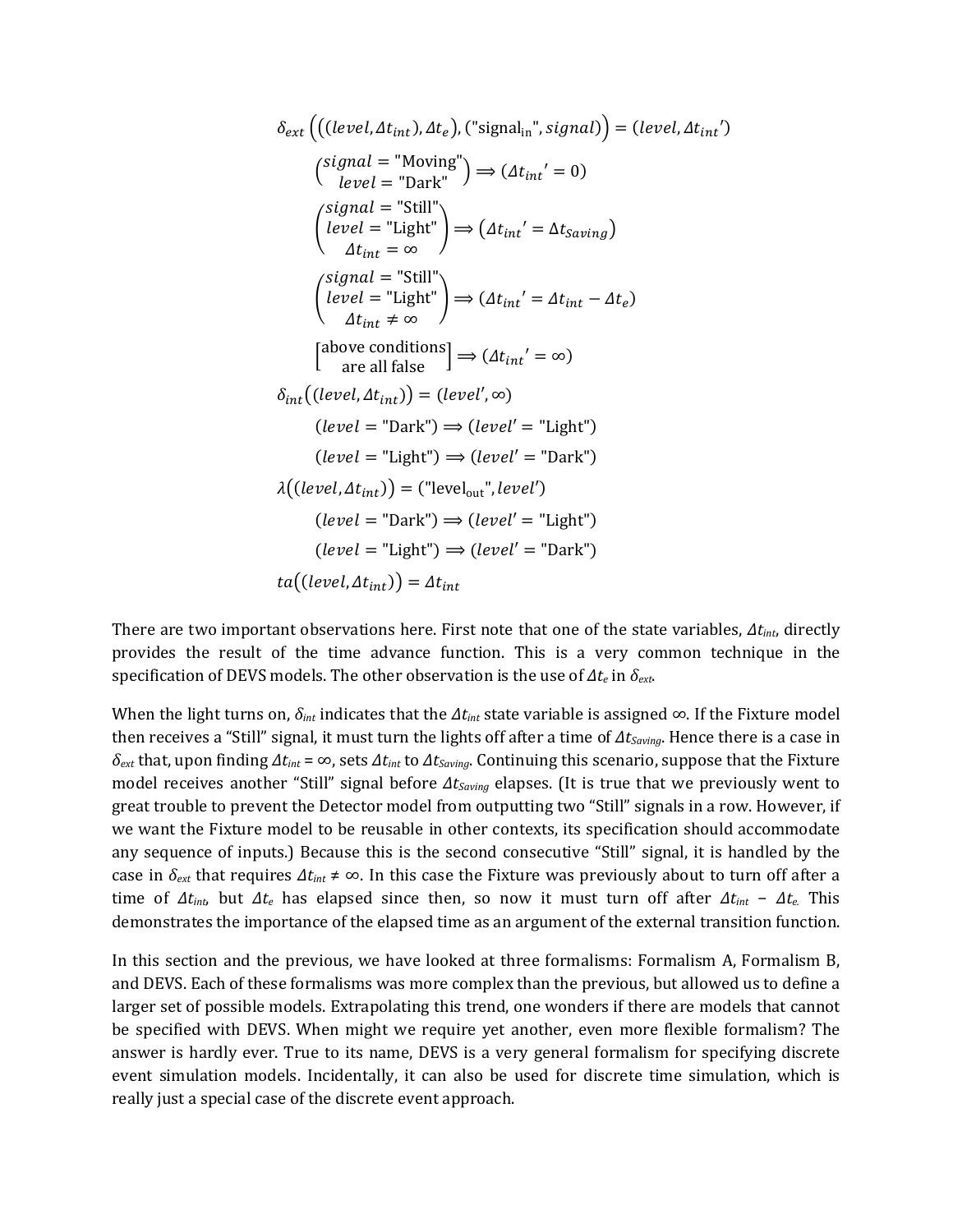To be fair, while DEVS is a plausible option for modeling almost any time-varying system, it may not be the most convenient option for all applications. If the scope of a simulation project is both constrained and well understood, other approaches should be considered as well. But especially for large projects, it is reassuring to use a set of conventions like DEVS that can accommodate a wide range of potentially unforeseen model requirements.

Research has shown that for any of a great number of alternative modeling formalisms, any specification written in that formalism can be mapped into a DEVS specification. This generality has led to the description of DEVS as a "common denominator" that supports the use of multiple formalisms in a single project (Vangheluwe, 2000).

#### **Legitimacy of Atomic Models**

Whenever we specify a model using DEVS, we ought to ensure the specification is both consistent and legitimate. For a specification to be *consistent*, it must contradict neither itself nor the conventions of the formalism. Suppose we have a DEVS model in which *Y* is the set of positive real numbers. If there exists an  $s \in S$  for which  $\lambda(s)$  is negative, the specification is inconsistent.

Although ensuring consistency may require considerable effort, the concept is intuitive and its importance is obvious. Legitimacy is more subtle. Even if a DEVS model has a consistent specification, it will not necessarily allow simulated time to properly advance. The problem is not that the simulation procedure stops. Rather, if the specification is not legitimate, an infinite number of events may occur in a finite duration of simulated time.

A DEVS model has a *legitimate* specification if, in the absence of inputs, simulated time will necessarily advance towards  $\infty$  without stopping or converging. This condition can be written mathematically as follows:

$$
\sum_{i=0}^{\infty} t a(s_i) = \infty \quad \text{for all} \quad s_0 \in S \quad \text{where for } i \ge 1, \quad s_i = \delta_{int}(s_{i-1})
$$

The convenient thing about this condition is that, when assessing the legitimacy of an atomic model, one can ignore a large part of the specification. In fact, only *S*, *δint*, and *ta* are relevant. To demonstrate, let us check whether our Detector model is legitimate. The relevant part of the specification is repeated below.

$$
S = \left\{ (signal, sent) \middle| \begin{aligned} signal \in Signals \\ sent \in \{T, \perp\} \end{aligned} \right\} \n\delta_{int} ((signal, \perp)) = (signal, T) \nta((signal, sent)) = \Delta t_{int} \n\neg sent \Rightarrow (\Delta t_{int} = 0) \nsent \Rightarrow (\Delta t_{int} = \infty)
$$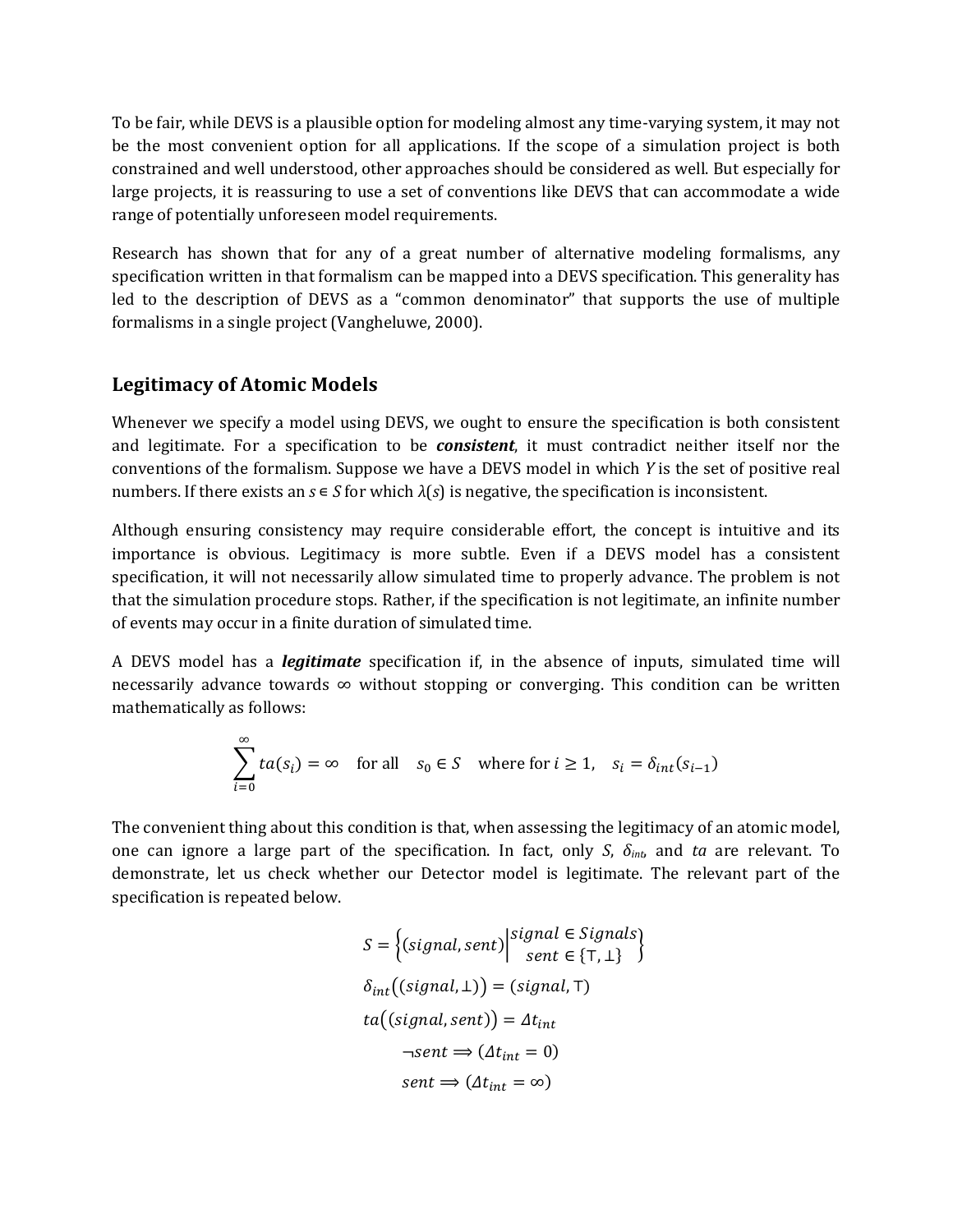We can see that *δint* changes the state variable *sent* to ⊤. If *sent* is ⊤, *ta* yields ∞, so the model is legitimate.

$$
\sum_{i=0}^{\infty} ta(s_i) = ta(s_0) + ta(\delta_{int}(s_0)) + ta(\delta_{int}(\delta_{int}(s_0))) + \cdots
$$
  
=  $ta(s_0) + ta((signal_1, T)) + ta((signal_2, T)) + \cdots$   
=  $ta(s_0) + \infty + \infty + \cdots$   
=  $\infty$ 

Regardless of what state it is in, the Detector model will experience at most one internal event before it starts waiting for an input. We will leave it as an exercise for the reader to show that the Fixture model behaves similarly, and is therefore legitimate as well. Things are more complicated with the Worker model, which can enter into a never-ending cycle of states despite the absence of inputs. The cycle itself is not a problem, but we must ensure that time advances at each repetition.

We have yet to give the complete specification of the Worker model. Here it is:

*Worker*(
$$
\Delta t_{Typing}
$$
,  $\Delta t_{Reading}$ ) =  $\langle X, Y, S, \delta_{ext}, \delta_{int}, \lambda, ta \rangle$   
\n $X = X_{phase} \cup X_{level}$   
\n $X_{phase} = \{("phase_{in}}, phase) | phase \in Phases\}$   
\n $X_{level} = \{("level_{in}}, level) | level \in Levels\}$   
\n $Y = \{("action_{out}}, action) | action \in action\}$   
\n $S = \begin{cases} (action, \Delta t_r, sent) & action \in Actions \\ (action = "Gone") \Rightarrow (\Delta t_r = \infty) \end{cases}$   
\n $\delta_{ext} \left( ((action, \Delta t_r, sent), \Delta t_e), x \right) = (action', \Delta t_r', sent')$   
\n $(x = ("phase_{in",} "Present")) \Rightarrow \begin{pmatrix} action' = "Typing" \\ \Delta t_r' = \Delta t_{Typing} \\ sent' = 1 \end{pmatrix}$   
\n $(x = ("phase_{in",} "Absent")) \Rightarrow \begin{pmatrix} action' = "Gone" \\ \Delta t_r' = \infty \\ sent' = 1 \end{pmatrix}$   
\n $(x = ("level_{in",} "Bank") \Rightarrow \begin{pmatrix} action' = "Waving" \\ \Delta t_r' = \infty \\ sent' = 1 \end{pmatrix}$   
\n $(x = ("level_{in",} "Dark") \Rightarrow \begin{pmatrix} action' = "Waving" \\ \Delta t_r' = \Delta t_r - \Delta t_e \\ sent' = 1 \end{pmatrix}$   
\n $(x = ("level_{in",} "Light") \Rightarrow \begin{pmatrix} action' = "Reading" \\ \Delta t_r' = \Delta t_r - \Delta t_e \\ sent' = 1 \end{pmatrix}$   
\n $(x = ("level_{in",} "Light") \Rightarrow \begin{pmatrix} action' = "Reading" \\ \Delta t_r' = \Delta t_r - \Delta t_e \\ sent' = 1 \end{pmatrix}$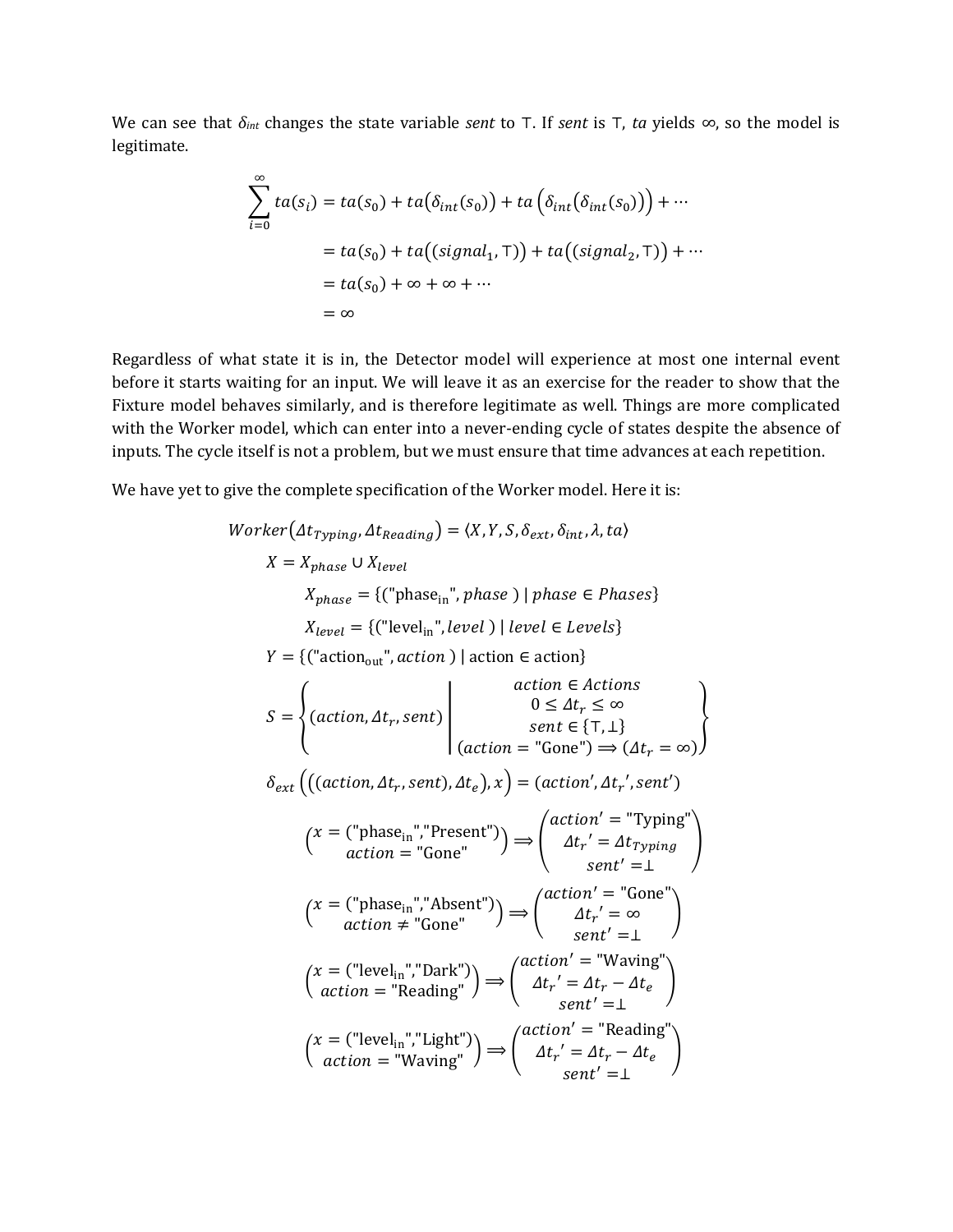$$
\begin{aligned}\n\begin{bmatrix}\n\text{above conditions} \\
\text{are all false}\n\end{bmatrix} &\Rightarrow \begin{pmatrix}\n\alpha t i n' = \alpha t i n \\
\Delta t r' = \Delta t r - \Delta t e \\
\text{sent} \end{pmatrix} \\
\delta_{int}((action, \Delta t_r, sent)) &= (action', \Delta t_r', T) \\
\neg sent \Rightarrow \begin{pmatrix}\n\alpha t i i n' = \alpha t i n \\
\Delta t r' = \Delta t r\n\end{pmatrix} \\
\text{(action = "Typing")} &\Rightarrow \begin{pmatrix}\n\alpha t i i n' = \text{"Reading"} \\
\Delta t r' = \Delta t_{Reading}\n\end{pmatrix} \\
\text{(action = {"Reading", "Waving"})} &\Rightarrow \begin{pmatrix}\n\alpha t i i n' = \text{``Typing"} \\
\Delta t r' = \Delta t_{Typing}\n\end{pmatrix} \\
\lambda((action, \Delta t_r, sent)) &= (\text{"action}) \\
\neg sent \Rightarrow (action = action)\n\end{aligned} \\
\text{(action = "Typing")} &\Rightarrow (action' = \text{``Reading")}\n\text{(action = {"Reading", "Waving"})} \Rightarrow (action' = \text{``Typing")}\n\end{aligned}
$$
\n
$$
\begin{aligned}\n\text{(action = {``Reading", "Waving"})} &\Rightarrow (action' = \text{``Typing")}\n\end{aligned}
$$
\n
$$
ta((action, \Delta t_r, sent)) = \Delta t_{int} \\
\neg sent \Rightarrow (\Delta t_{int} = 0) \\
\text{sent} \Rightarrow (\Delta t_{int} = \Delta t_r)\n\end{aligned}
$$

Recall that when the office worker is at their workstation (i.e. after an input phase of "Present" is received), they alternate between "Typing" and "Reading". When they are reading it is possible for the lights to turn off (i.e. an input level of "Dark" may be received). This causes the Worker to start "Waving" until the light returns. The transition functions above provide a formal description of this behavior.

We encourage the reader to further study how this specification fulfills the informal requirements presented near the beginning of the chapter. But our task at the moment is to determine mathematically whether the specification is legitimate. It will simplify things greatly if we notice that *δint* always assigns the state variable *sent* the value ⊤.

$$
\delta_{int}((action, \Delta t_r, sent)) = (action', \Delta t_r', \top)
$$

With *sent* being  $\top$ , time is always advanced by the value of the state variable  $\Delta t_r$ .

$$
ta((action, \Delta t_r, \mathsf{T})) = \Delta t_r
$$

According to *S*, it is a possibility that  $\Delta t_r$  is 0. This concerns us because it leaves open the possibility that the key term affecting legitimacy,  $ta(\delta_{int}(s))$ , is also 0.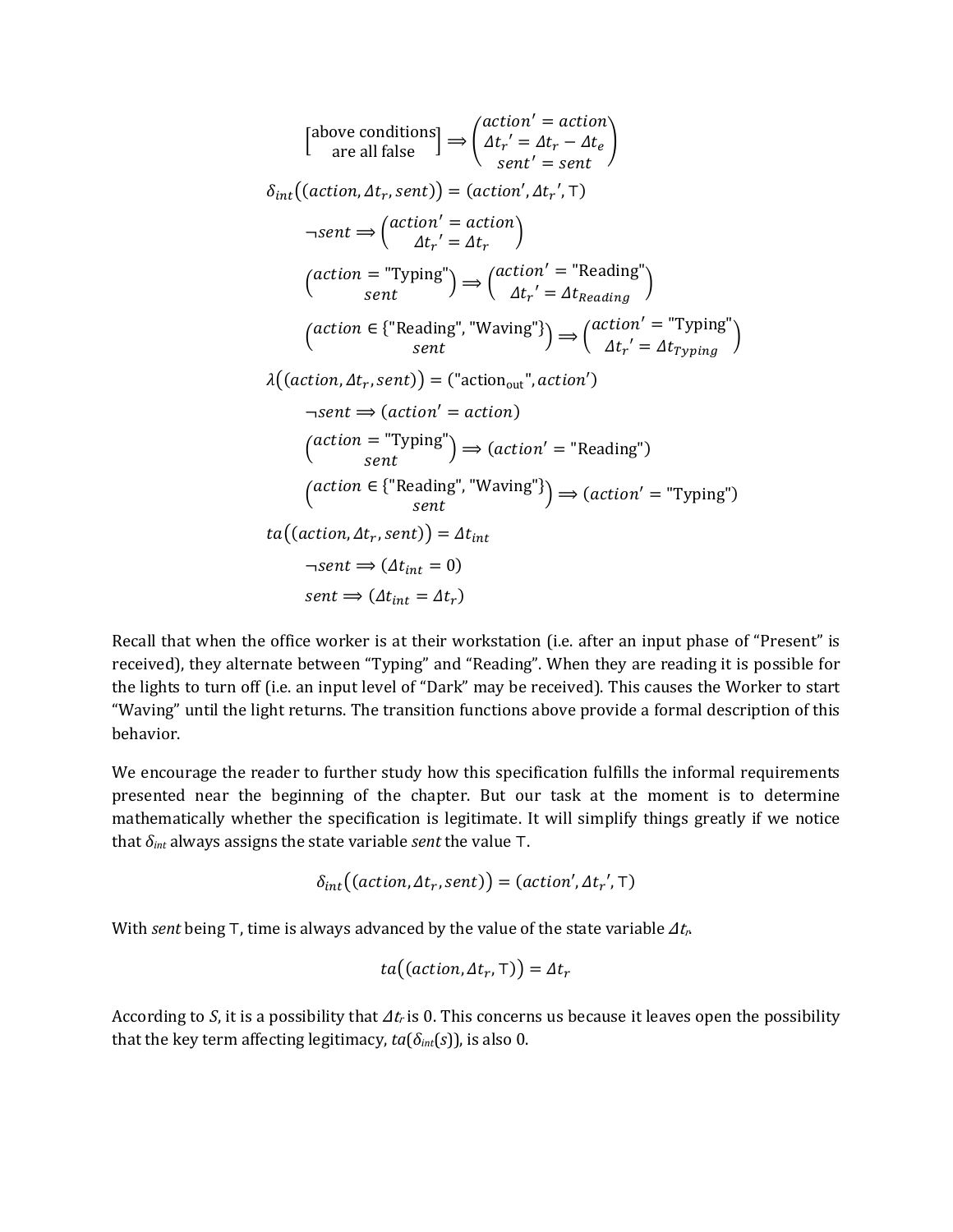$$
S = \left\{ (action, \Delta t_r, sent) \middle| \begin{array}{c} action \in Actions \\ 0 \leq \Delta t_r \leq \infty \\ sent \in \{T, \perp\} \\ (action = "Gone") \Rightarrow (\Delta t_r = \infty) \end{array} \right\}
$$

Note that *S* also tells us that if *action* = "Gone",  $\Delta t_r = \infty$ . If  $\Delta t_r$  is guaranteed to be  $\infty$  at any point, the specification is legitimate. We can therefore focus on the remaining three actions, "Typing", "Reading", and "Waving". These actions are addressed by the following conditions in *δint*.

$$
\begin{aligned}\n\left(\begin{matrix}\n\text{action} = \text{"Typing"} \\
\text{sent}\n\end{matrix}\right) &\Rightarrow \left(\begin{matrix}\n\text{action'} = \text{"Reading"} \\
\Delta t_r' = \Delta t_{Reading}\n\end{matrix}\right) \\
\left(\begin{matrix}\n\text{action} \in \{\text{"Reading", \text{"Waving"}}\}\n\end{matrix}\right) &\Rightarrow \left(\begin{matrix}\n\text{action'} = \text{"Typing"} \\
\Delta t_r' = \Delta t_{Typing}\n\end{matrix}\right)\n\end{aligned}
$$

Here we see that Δtr must be one of two values, *ΔtTyping* or *ΔtReading*. And because the state variable *action* will alternate between "Typing" and "Reading" after at most one event, Δt<sub>r</sub> will alternate between *ΔtTyping* and *ΔtReading*. With this observation, we can derive an expression for the total accumulated time.

$$
\sum_{i=0}^{\infty} ta(s_i) = ta(s_0) + ta(\delta_{int}(s_0)) + ta(\delta_{int}(\delta_{int}(s_0))) + \cdots
$$
\n
$$
= \begin{pmatrix} ta(s_0) + \Delta t_{Typing} + \Delta t_{Reading} + \Delta t_{Typing} + \Delta t_{Reading} + \cdots \\ or \\ ta(s_0) + \Delta t_{Reading} + \Delta t_{Typing} + \Delta t_{Reading} + \Delta t_{Typing} + \cdots \end{pmatrix}
$$
\n
$$
= ta(s_0) + \lim_{n \to \infty} n \cdot (\Delta t_{Reading} + \Delta t_{Typing})
$$

We do not know the value of  $ta(s_0)$ . However, we can assure ourselves that it is not necessarily  $\infty$ , so we should focus on the second term. To guarantee legitimacy, the second term must be  $\infty$ . We can see that this will be the case as long as (*ΔtTyping* + *ΔtReading*) > 0.

As an aside, note that regardless of legitimacy we should know that *ΔtTyping* ≥ 0 and *ΔtReading* ≥ 0. Why? For one thing, it makes no sense for the Worker to type or read for a negative duration. But mathematically, a negative *ΔtTyping* or *ΔtReading* would render the Worker model inconsistent. To see this inconsistency, review the DEVS formalism's conventions for the time advance function.

Having assessed the legitimacy of the Worker model, we now realize that a nonnegative *ΔtTyping* and *ΔtReading* is not enough. We now know that their sum must be positive, which means that one of the parameters must be positive. Combined, we have the following constraints.

$$
\Delta t_{Typing} \ge 0
$$
  
\n
$$
\Delta t_{Reading} \ge 0
$$
  
\n
$$
(\Delta t_{Reading} > 0) \vee (\Delta t_{Typing} > 0)
$$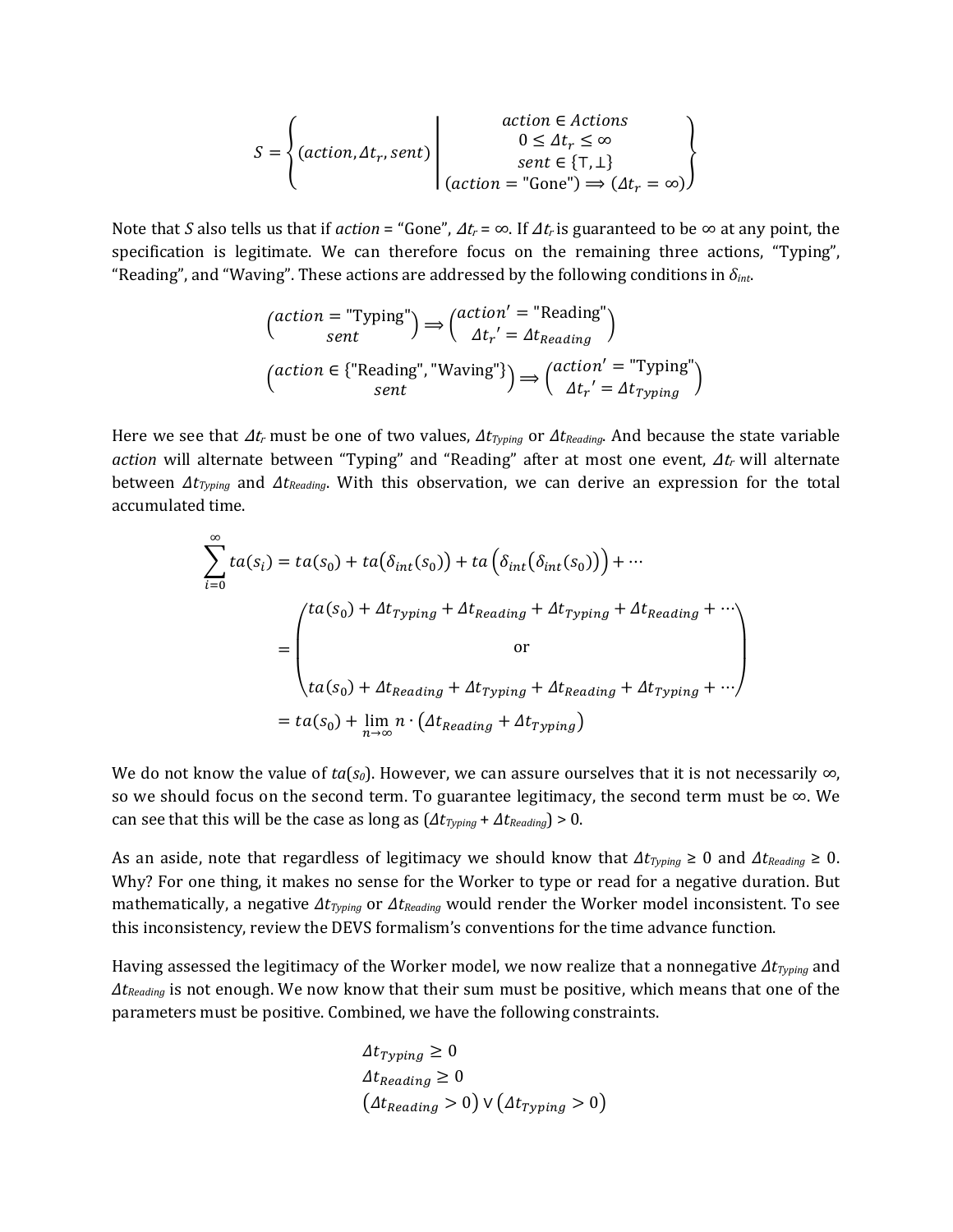Whereas the Detector and Fixture specifications were unconditionally legitimate, the Worker specification is legitimate only if we restrict the model parameters. This result makes sense. If *ΔtTyping* and *ΔtReading* are both 0, the Worker will alternative between typing and reading an infinite number of times at a single instant of simulated time. Assessing legitimacy is useful, as dangers like *ΔtTyping* = *ΔtReading* = 0 can go undiscovered until after simulation software is deployed. Another useful discovery from the above analysis is the fact that if exactly one of the two parameters is 0, the specification is legitimate. Our model can represent an office worker who only spends time typing, or only spends time reading.

If a time advance function always yields a positive value, may we assume that the specification is legitimate? The intuitive answer is yes, but the correct answer is no. Consider the following partial specification of the model Pitfall:

$$
Pitfall = \langle X, Y, S, \delta_{ext}, \delta_{int}, \lambda, ta \rangle
$$

$$
S = \{ \Delta t \mid 0 < \Delta t \leq \infty \}
$$

$$
\delta_{int}(\Delta t) = \frac{\Delta t}{2}
$$

$$
ta(\Delta t) = \Delta t
$$

Here the result of *ta* is the value of the one and only state variable *Δt*. According to *S*, *Δt* may never be 0, so we know that time will advance between every internal event. The guaranteed advancement of time suggests legitimacy, unless it turns out that the sum of the time intervals converges. Here *δint* scales down *Δt* by a factor of 2 at each event. Decreasing at this rate, the intervals will in fact converge. If the initial value of the state variable is *Δt0*, and if there are no intervening inputs, the simulation will progress no further than twice *Δt0*.

$$
\sum_{i=0}^{\infty} ta(s_i) = ta(\Delta t_0) + ta(\delta_{int}(\Delta t_0)) + ta(\delta_{int}(\delta_{int}(\Delta t_0))) + \cdots
$$
  
\n
$$
= \Delta t_0 + \delta_{int}(\Delta t_0) + \delta_{int}(\delta_{int}(\Delta t_0)) + \cdots
$$
  
\n
$$
= \Delta t_0 + \frac{\Delta t_0}{2} + \delta_{int}(\frac{\Delta t_0}{2}) + \cdots
$$
  
\n
$$
= \Delta t_0 + \frac{\Delta t_0}{2} + \frac{\Delta t_0}{4} + \cdots
$$
  
\n
$$
= \sum_{i=0}^{\infty} (\frac{1}{2})^i \cdot \Delta t_0
$$
  
\n
$$
= 2 \cdot \Delta t_0
$$

The set of states permits  $\Delta t_0 < \infty$ , in which case  $2 \cdot \Delta t_0 < \infty$ ; therefore, the Pitfall specification is not legitimate.

Because the Worker model has only discrete state variables and none of them are unbounded, the model has a finite number of possible states. For such a model, legitimacy requires that every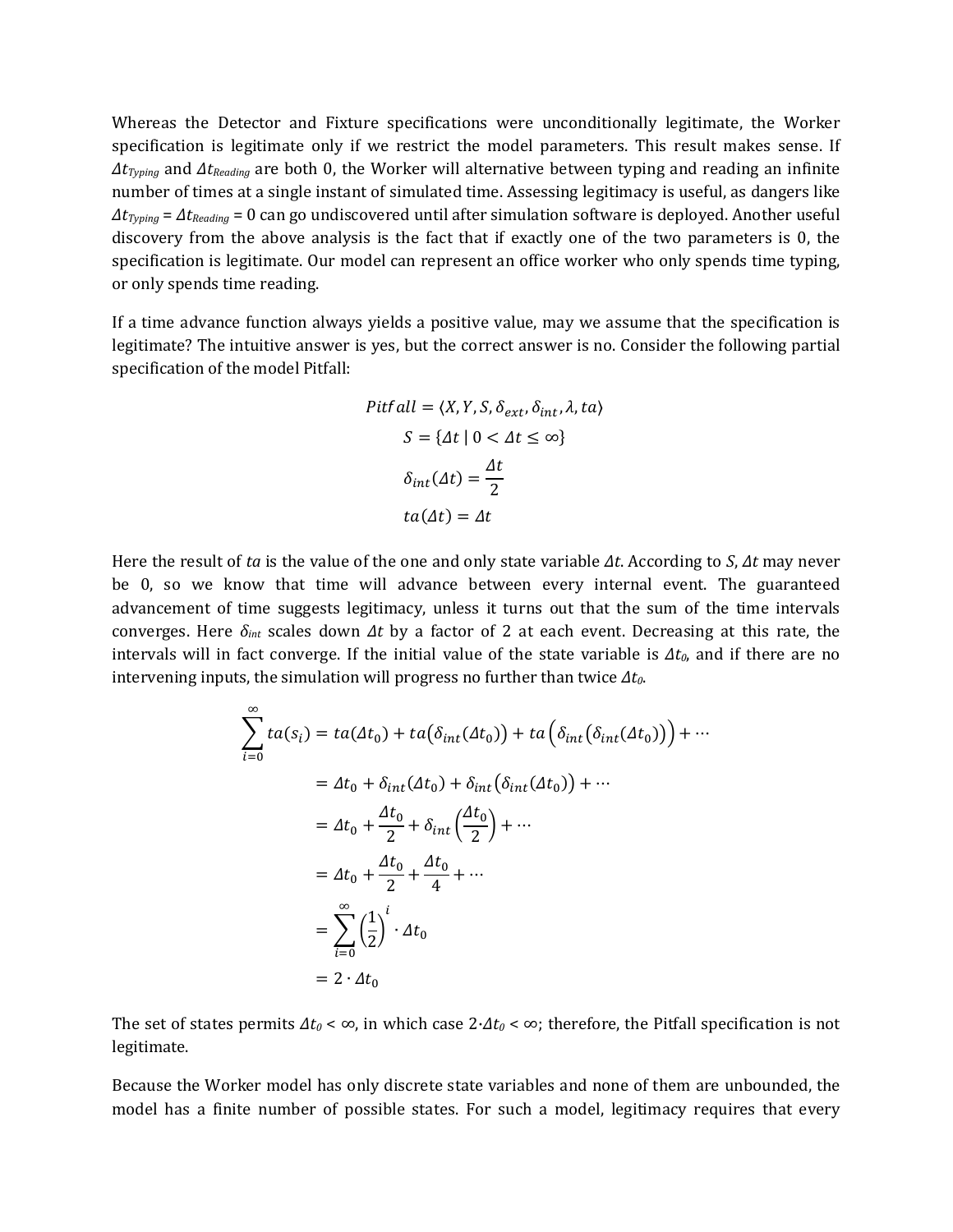possible cycle of states contains at least one state *s* for which *ta*(*s*) > 0. The relevant cycle in the Worker model was the "Typing"/"Reading" cycle, and indeed we found that a positive duration is required for at least one of these two states.

Note that this "cycle of states" rule is insufficient for models like Pitfall that have an infinite number of possible states. For these types of models, even if *ta*(*s*) > 0 for all *s*, the specification may still not be legitimate. In such cases, one technique for ensuring legitimacy is to require  $ta(\delta_{int}(s)) > \Delta t_{\epsilon}$  for all  $s \in S$ , where  $\Delta t_{\varepsilon}$  is some small but positive constant duration.

# **DEVS Coupled Models**

At this point we have an atomic model specification for the Detector, the Fixture, and the Worker. To complete a specification of the Automatic Lighting Environment, we need only link the atomic models together as submodels of a DEVS coupled model. The conventions for doing this are below.

 $\langle X, Y, D, M, EIC, EOC, IC, Select \rangle$  is the structure of a DEVS coupled model

- $X$  is the set of input values
- $Y$  is the set of output values
- $D$  is the set of submodel IDs
- $M: D \to M$  is the ID-to-submodel mapping function
	- $M$  is the set of possible DEVS models
- $EIC$  is the set of external input couplings
- $EOC$  is the set of external output couplings
- $\overline{IC}$  is the set of internal couplings

 $Select: 2^D \rightarrow D$  is the tie-breaking function

We can see that, like an atomic model, a coupled model has a set of inputs *X* and a set of outputs *Y*. Coupled models also have ports associated with their inputs and outputs. We will give our Environment model an input port for the two possible phases in the office worker's schedule, "Present" and "Absent". We will also define two output ports, one for the office worker's actions and one for the lighting level. These outputs contain information relevant to the performance of the automatic lighting system. An occurrence of the "Waving" action indicates inconvenience for an office worker left momentarily in the dark, and any time elapsed while the lights are on and the office worker is "Gone" could be viewed as a waste of electricity.

The input and output ports of the Environment model are shown in Figure 6, along with the relationships between these ports and the ports of the three submodels.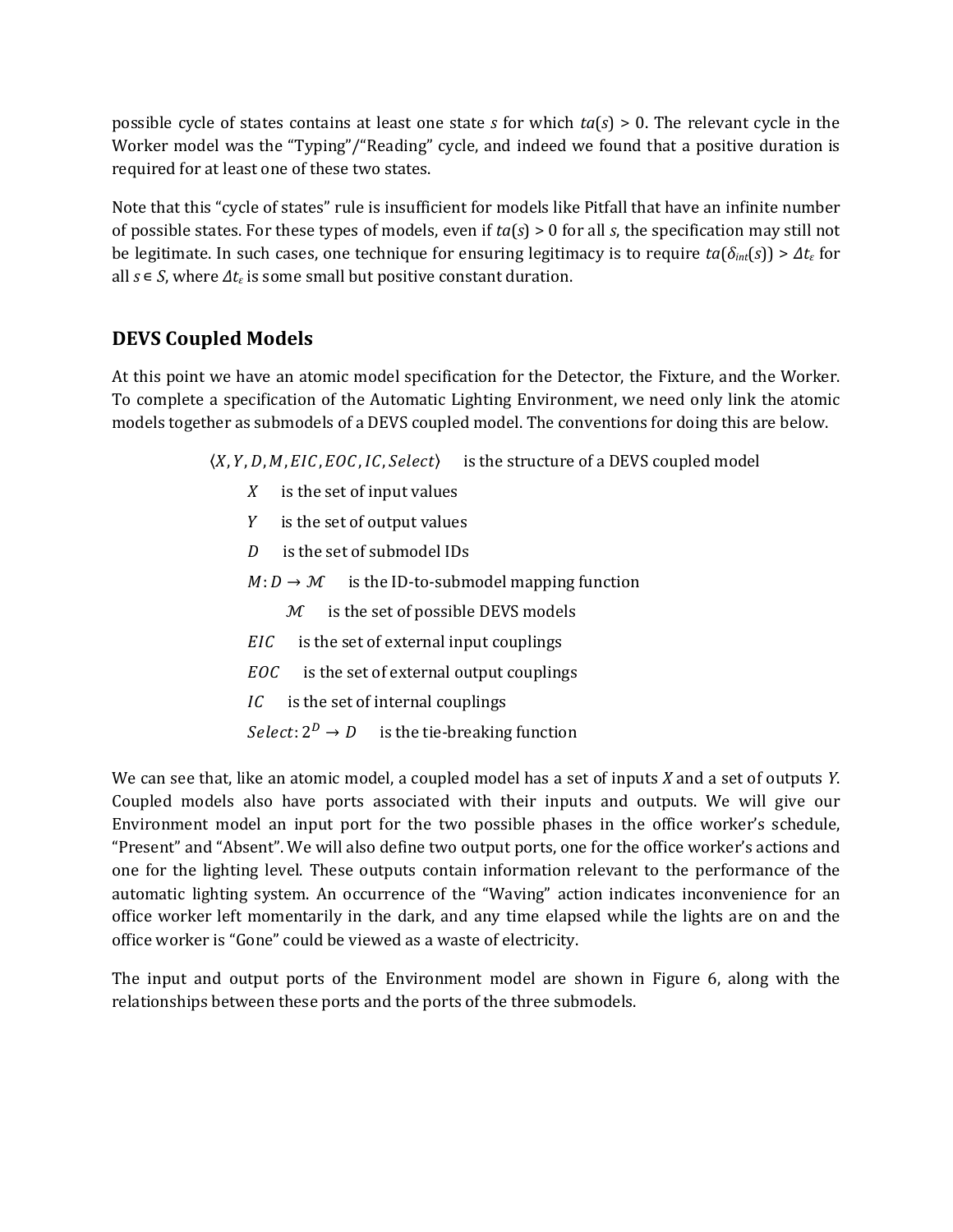

Figure 6. Coupled Model of an Automatic Lighting Environment

Below is the specification of the Environment model, with the exception of the tie-breaking function. We will look at *Select* later.

 $Environment(\Delta t_{Saving}, \Delta t_{Typing}, \Delta t_{Reading}) = \langle X, Y, D, M, EIC, EOC, IC, Select \rangle$  $X = \{('phase_{in}', phase) | phase \in Phases\}$  $Y = Y_{action} \cup Y_{level}$  $Y_{action} = \{("action_{out}" , action)| action \in Actions\}$  $Y_{level} = \{("level_{out}" , level)} | level \in Levels\}$  $D = \{$ "Detector", "Fixture", "Worker"}  $M(d) = m$  $(d = "Detector") \Rightarrow (m = Detector)$  $(d = "Fixture") \Longrightarrow (m = Fixture(\Delta t_{Saving}))$  $T(d = "Worker") \Longrightarrow (m = Worker(\Delta t_{Typing}, \Delta t_{Reading}))$  $EIC = \{(("", "phase<sub>in</sub>"), ("Worker", "phase<sub>in</sub>")\}$  $EOC = \begin{cases} ($ ("Fixture", "level<sub>out</sub>"), ("", "level<sub>out</sub>")),<br> $EOC = \begin{cases} ($ "Werker", "estien = "), ("", "estien = ")  $\left($  ("Worker", "action<sub>out</sub>"), ("", "action<sub>out</sub>")) $\right)$  $\iota = \{$ (("Worker", "action<sub>out</sub>"), ("Detector", "action<sub>in</sub>")), (("Detector", "signal<sub>out</sub>"), ("Fixture", "signal<sub>in</sub>")), (("Fixture", "level<sub>out</sub>"), ("Worker", "level<sub>in</sub>")) ò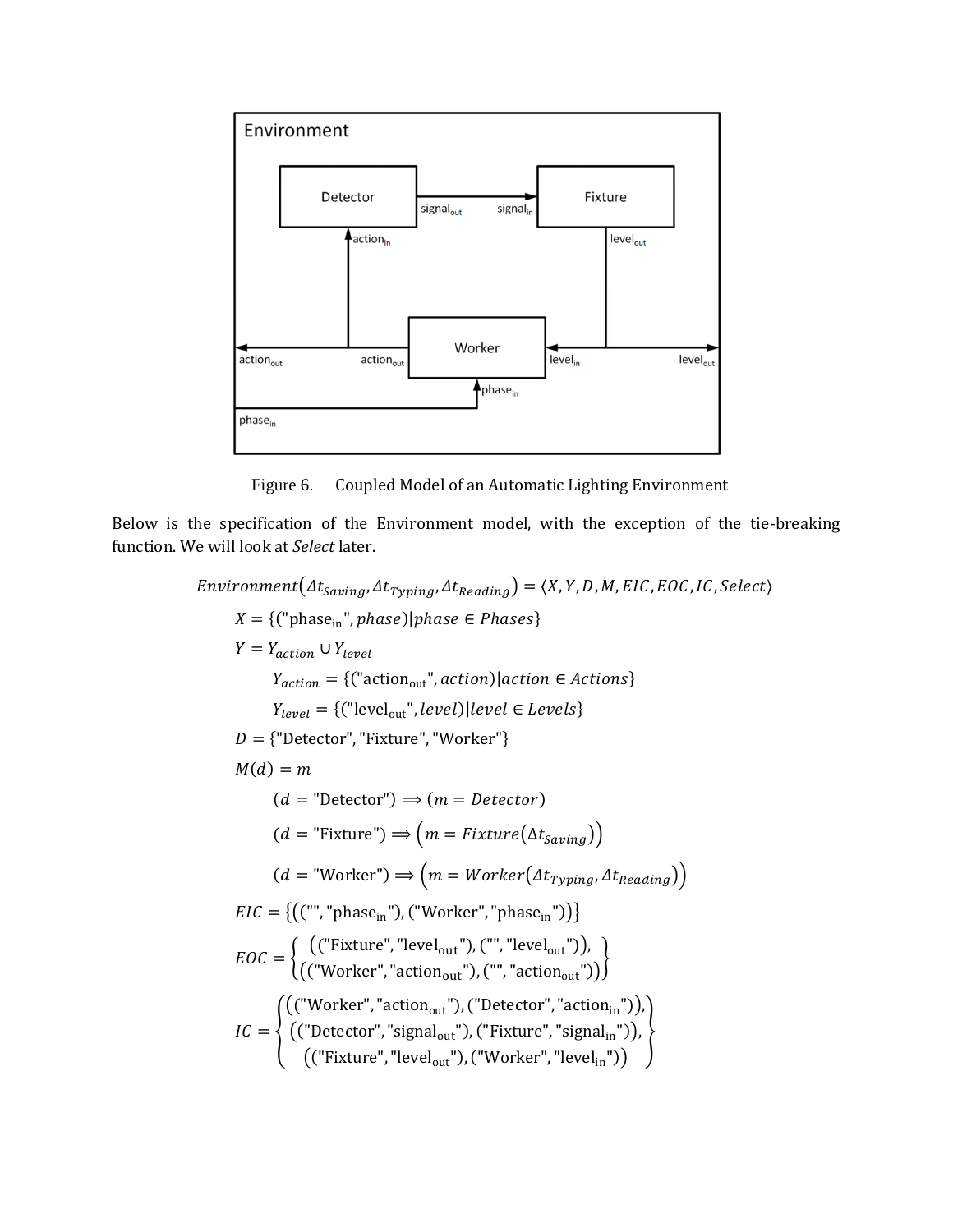Note that a large part of this specification is merely a formal representation of the information in Figure 6. The set *D* contains a unique ID for each submodel, and here we have used the same labels as in the diagram. The empty string "" serves as the ID of the coupled model itself (sometimes "Self" or other symbols are used).

Each coupling between ports takes the form (([source ID], [output port]), ([destination ID], [input port])). The diagram shows that the Environment's one input port, "phase $_{\rm in}$ ", is connected to the "phase<sub>in</sub>" input port of the "Worker" submodel. The port names match in this case, but they need not. The relationship is represented by  $((\cdot\cdot\cdot\cdot)$  phase<sub>in</sub>"),  $(\cdot\cdot\cdot\cdot\cdot\cdot)$  worker",  $(\cdot\cdot\cdot\cdot\cdot\cdot\cdot)$  in the set *EIC*. Similarly, the links in the diagram between the submodels and the Environment's output ports can be found in *EOC*, and the links from submodel to submodel are in *IC*.

The variable *M* specifies the DEVS model associated with each submodel ID. Observe that we have used its definition to distribute the parameters of the Environment model to the individual submodels. Here we are treating *M* as a function that maps an ID *d* to the corresponding DEVS submodel  $M(d) = \langle X_d, Y_d, \ldots \rangle$ . Note that *M* is often defined instead as a set of submodels  $M_d$ . Either way, consistency requires that for every coupling, the possible values for the source's output port constitute a subset of the possible values for the destination's input port.

Earlier we presented the simulation procedure associated with DEVS atomic models. Now that we are missing the transition functions, the output function, and the time advance function, what is the simulation procedure for coupled models? It turns out that the procedure is the same. DEVS has a property known as *closure under coupling*, which guarantees that the behavior of any coupled model can be represented using the conventions associated with atomic models. Here again are both sets of conventions:

> $\langle X, Y, D, M, EIC, EOC, IC, Select \rangle$  is the structure of a DEVS coupled model  $\langle X, Y, S, \delta_{ext}, \delta_{int}, \lambda, ta \rangle$  is the structure of a DEVS atomic model

The 8 variables that compose a coupled model can be mapped into the 7 variables of an atomic model, yielding what is referred to as the *resultant*. We will review this mapping informally to highlight the sequences of events that occur in coupled models. First, the input and output sets *X* and *Y* are the same in both a coupled model and its resultant. The state of the resultant includes the total state of every model in *M*. Therefore, the set of states *S* includes all possible combinations of all possible total states for every submodel.

A coupled model experiences an external event when it receives an input. In that case, the resultant's *δext* redirects the input to all receiving submodels as specified by *EIC*. Each receiving submodel then experiences its own external event; their *δext* functions are invoked. For example, a "phase<sub>in</sub>" input received by the Environment model will get redirected to the "phase<sub>in</sub>" port of the Worker model. The Worker model will then receive the same input and experience an external transition.

The resultant's *ta* yields the time before any one submodel experiences an internal event. If this time elapses, the coupled model experiences an internal event as well. The resultant's λ and *δint*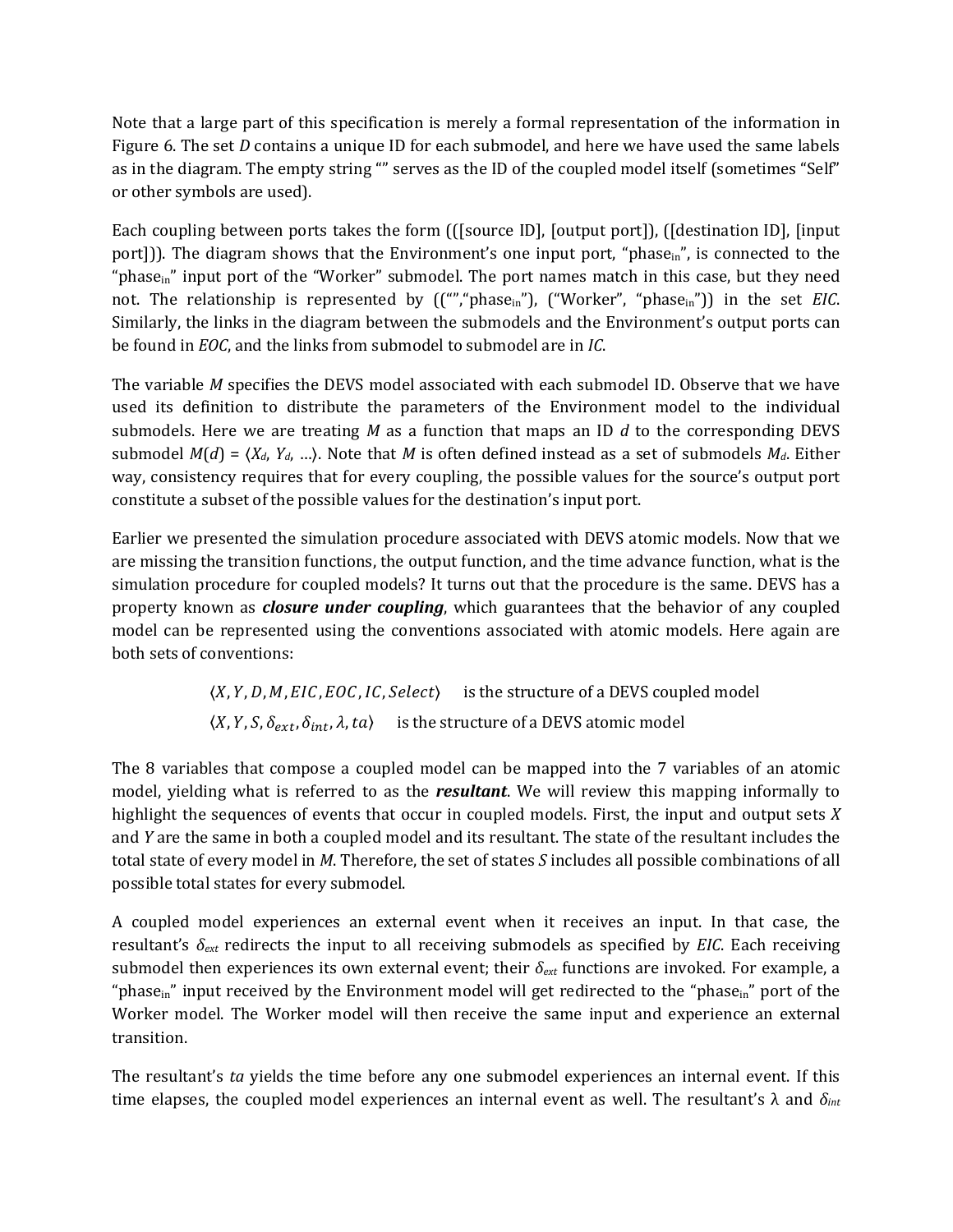invoke the  $\lambda$  and  $\delta_{int}$  functions associated with the one submodel that triggered the event. The triggering submodel's output is redirected to receiving submodels according to *IC*, and those receiving submodels experience external events. For example, if the Detector model triggers an internal event, a "signal<sub>out</sub>" output will be sent to the Fixture model. The Fixture model will then experience an external event.

If, according to *EOC*, the triggering submodel's output is linked to the output of the entire coupled model, then the resultant's λ reflects that output. Otherwise, the resultant's λ yields  $\emptyset$ . So if the Fixture model sends an output, the Environment model sends the same output as well. But if the Detector model sends an output, the Environment model outputs ∅.

Note that when an event of any kind occurs in a coupled model, the elapsed time associated with every submodel is updated.

That mostly describes the behavior of a coupled model, though there is one remaining complication: multiple submodels may try to trigger internal events at the same time. In such cases, the *select function* is used to break the tie. The function takes the argument *Dimm*, the set of IDs of all imminent submodels. A submodel is *imminent* if it is scheduled to experience an internal event at least as soon as any other. The result of *Select* is *ds*, the ID of the submodel selected to trigger the internal event  $(d_s \in D_{imm})$ . Here is the select function for the Environment model:

$$
Select(D_{imm}) = d_s
$$
  
\n("Fixture"  $\in D_{imm}$ )  $\Rightarrow$   $(d_s = "Fixture")$   
\n("Detector"  $\in D_{imm}$ )  $\Rightarrow$   $(d_s = "Detector")$   
\n("Fixture"  $\notin D_{imm}$ )  $\Rightarrow$   $(d_s = "Worker")$   
\n("Detector"  $\notin D_{imm}$ )  $\Rightarrow$   $(d_s = "Worker")$   
\n"Fixture"  $\notin D_{imm}$ 

When we first specified DEVS atomic models for the Detector and the Fixture, we assumed that neither model would ever have an input coincide with the elapsing of *ta*(*s*). In other words, we would never have to choose between an external event and an internal event for these models. This select function validates that assumption, at least in the context of the Environment model. For example, suppose the Detector and Fixture submodels are both imminent. According to *Select*, the Fixture model experiences the internal event first. By the time the Detector model triggers an internal event and signals the Fixture model, the Fixture model is in a new state and is no longer imminent. In a similar fashion, *Select* prevents the Worker model from sending actions to an imminent Detector model.

One cannot always rely on *Select* to prevent collisions between external and internal events. The Worker model in the "Reading" state may well receive a "Dark" input at the same time that it is scheduled to transition to "Typing". Will the Worker start "Waving" in response to the loss of light, or will it simply start "Typing"? According to the simulation procedure we presented for DEVS models, external events take priority. So the Worker will enter the "Waving" state immediately, revert to "Reading" in response to another input when the lights come back on, and only then enter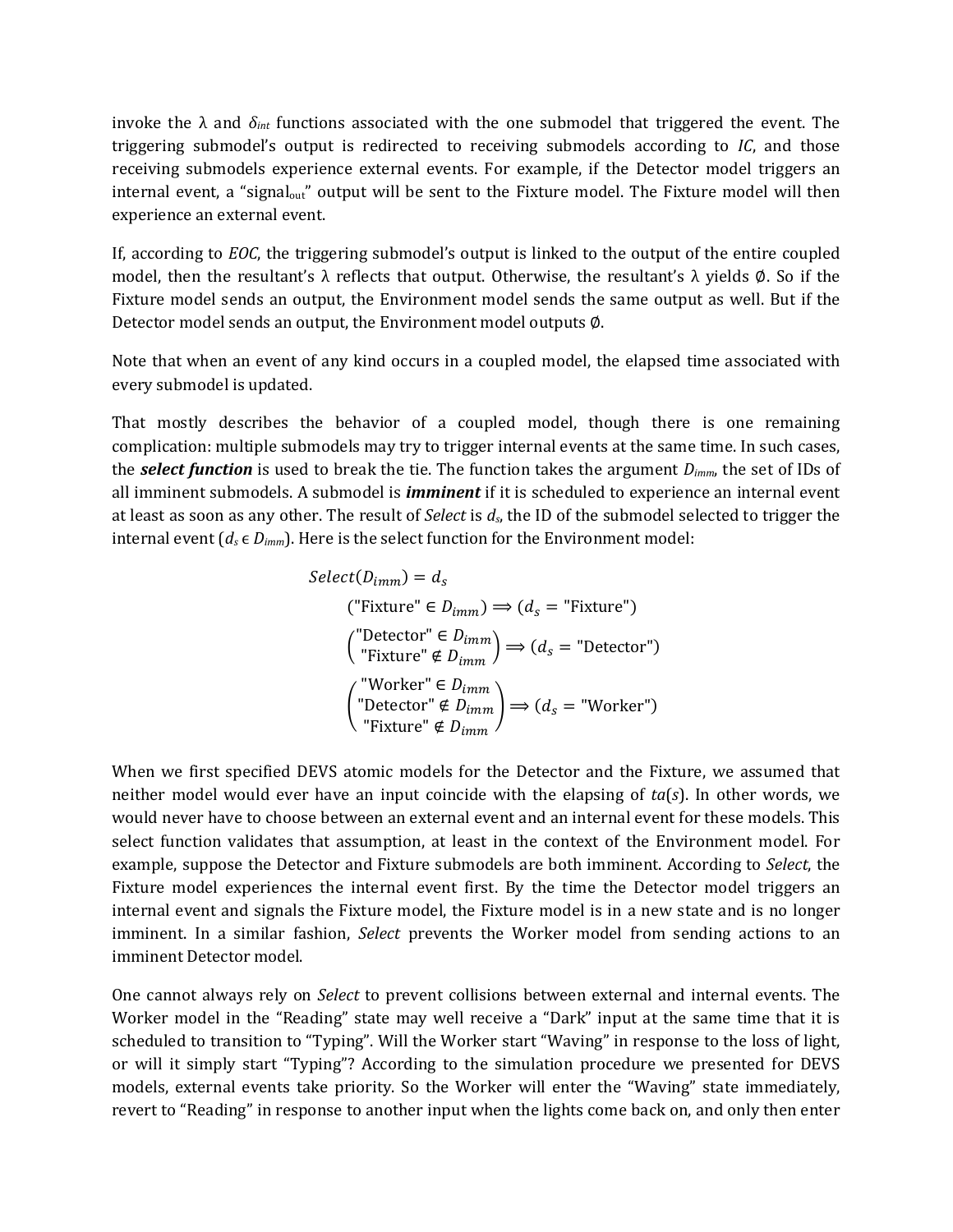the "Typing" state. We will assume this behavior is acceptable, but otherwise we would modify the Worker model specification.

It is common practice to define the select function with a list of submodel IDs; for example, ("Fixture", "Detector", "Worker"). Whenever there is a tie, the submodel closest to the front of the list is selected. A list offers less flexibility than a function. But in many cases, including our Environment model, it would suffice.

# **Legitimacy of Coupled Models**

When we say a coupled model is legitimate, we mean that its resultant is legitimate based on the definition presented earlier for atomic models. As one would expect, for a coupled model to be legitimate, all of its submodels must be legitimate. The question is, if all of its submodels are legitimate, may we assume that the coupled model is legitimate? It turns out that if there are no feedback loops in the coupled model, the answer is yes. But if there are feedback loops, we have more work to do.

A *feedback loop* in a coupled model is any circular path formed by traversing couplings from their source submodels to their destination submodels. There is one feedback loop in the Environment model, as the Worker sends outputs to the Detector which outputs to the Fixture which outputs to the Worker. The problem is not the existence of a feedback loop, but rather the possibility that a sequence of self-perpetuating events propagates around the loop an infinite number of times in a finite duration of time.

Recall that when assessing the legitimacy of an atomic model, one generally studies the value of *ta*( $\delta$ <sub>*int*</sub>(*s*)). Here we are considerably more interested in *ta*( $\delta$ <sub>*ext*</sub>((*s*,  $\Delta t_e$ ), *x*)), the delay between receiving an input and sending an output. Why? The time required for a sequence of events to propagate around a feedback loop is the sum of these delays. Suppose the circular propagation of events repeats itself indefinitely. If all of these  $ta(\delta_{ext}((s, \Delta t_e), x))$  delay values either equal 0 or their sum converges on 0, the model is not legitimate.

In the case of the Environment model, all submodels have a finite number of states. With this type of model, the only concern is the possibility that all *ta*(*δext*((*s*, *Δte*), *x*)) values equal 0. Let us start with the Worker model, and determine all cases in which there is no delay. Because we are worried about cycles of events with no time advancement whatsoever, we may simplify matters by assuming the elapsed time *Δte* is 0. Also, although the Worker model has two input ports, the "phase $_{\rm in}$ " is not part of the feedback loop and can be ignored. With these simplifications, here is the Worker model's external transition function:

$$
\delta_{ext}\left(\left((action, \Delta t_r, sent), 0\right), \left("level_{in", level}\right) = (action', \Delta t_r', sent')\right)
$$

$$
\left(\begin{array}{c} level = "Dark"\n\end{array}\right) \Longrightarrow \left(\begin{array}{c} action' = "Waving"\n\Delta t_r' = \Delta t_r\n\end{array}\right)
$$

$$
= "Reading") \Longrightarrow \left(\begin{array}{c} action' = "Waving"\n\Delta t_r' = \Delta t_r\n\end{array}\right)
$$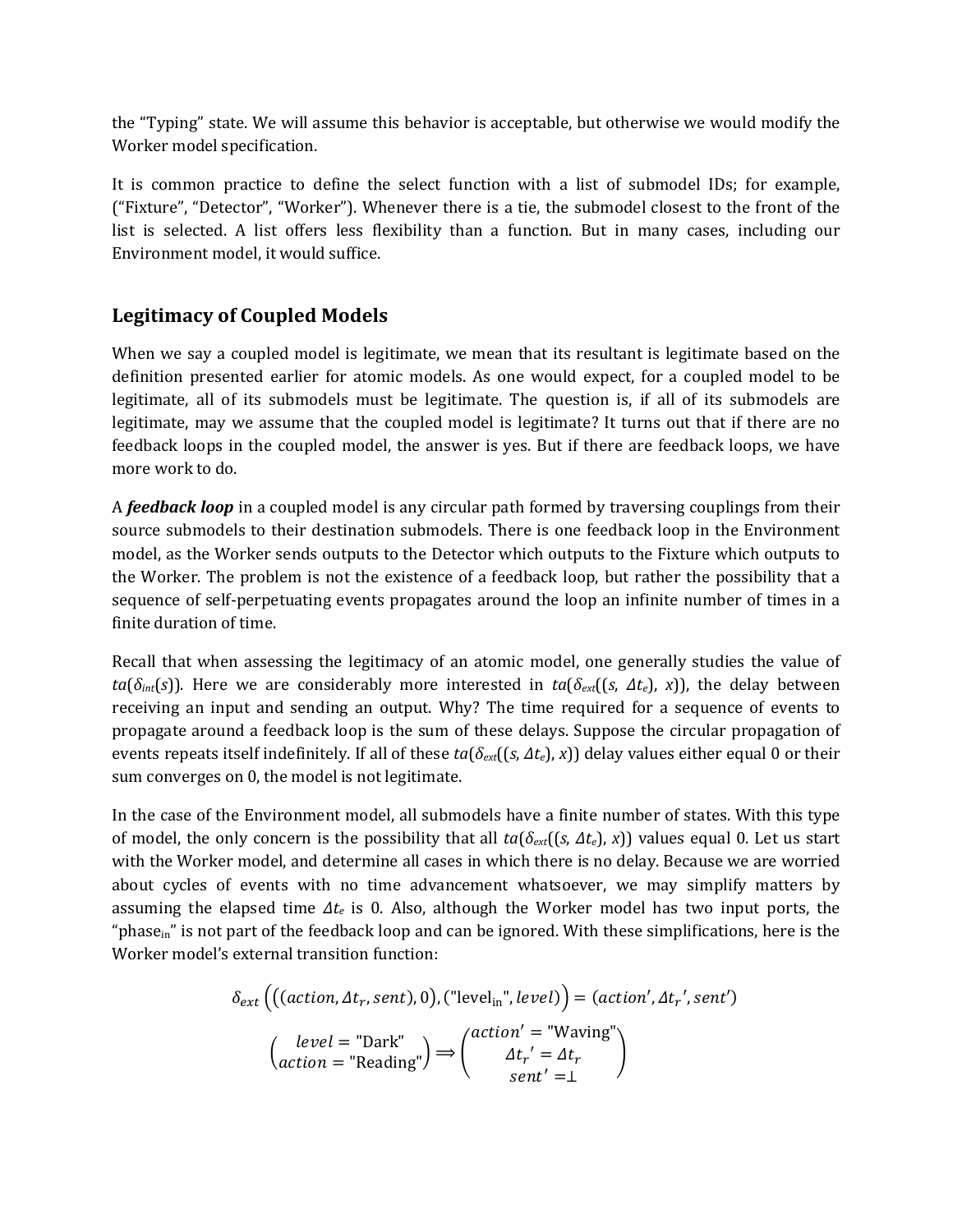$$
\begin{pmatrix} level = "Light" \\ action = "Waving" \end{pmatrix} \Rightarrow \begin{pmatrix} action' = "Reading" \\ \Delta t_r' = \Delta t_r \\ sent' = \bot \end{pmatrix}
$$
  
[above conditions] 
$$
\Rightarrow \begin{pmatrix} action' = action \\ \Delta t_r' = \Delta t_r \\ sent' = sent \end{pmatrix}
$$

We must also look at the Worker model's time advance function.

$$
ta((action, \Delta t_r, sent)) = \Delta t_{int}
$$

$$
\neg sent \Rightarrow (\Delta t_{int} = 0)
$$

$$
sent \Rightarrow (\Delta t_{int} = \Delta t_r)
$$

Substituting the result of the external transition function into the time advance function, we get a formula for the delay *Δtint* between the Worker model's inputs and outputs.

$$
ta\left(\delta_{ext}\left(\left((action, \Delta t_r, sent), 0\right), \left("level_{in", level})\right)\right) = \Delta t_{int}
$$
\n
$$
\begin{pmatrix} level = "Dark" \\ action = "Reading"\end{pmatrix} \Rightarrow (\Delta t_{int} = 0)
$$
\n
$$
\begin{pmatrix} level = "Light" \\ action = "Waving"\end{pmatrix} \Rightarrow (\Delta t_{int} = 0)
$$
\n[above conditions]  $\Rightarrow (\Delta t_{int} = ta((action, \Delta t_r, sent)) )$ 

There are 3 conditions in total, but the third one is uninteresting since the state of the model has been left unchanged. So effectively there are 2 cases to consider in which *Δtint* = 0.

If we perform the same exercise for the Detector model, the delay is given by the following:

$$
ta\left(\delta_{ext}\left(\left((signal, sent), 0\right), \left(\text{"action}_{in}, \text{"action}\right)\right)\right) = \Delta t_{int}
$$
\n
$$
\left(\begin{array}{c}\text{action} \in \{\text{"Typing", \text{"Waving"}}\}\\\text{s} = \text{"Still"}\end{array}\right) \Longrightarrow (\Delta t_{int} = 0)
$$
\n
$$
\left(\begin{array}{c}\text{action} \in \{\text{"Gone", \text{"Reading"}}\}\\\text{s} = \text{"Moving"}\end{array}\right) \Longrightarrow (\Delta t_{int} = 0)
$$
\n
$$
\left[\begin{array}{c}\text{above conditions} \text{conditions} \\\text{are all false}\end{array}\right] \Longrightarrow (\Delta t_{int} = \infty)
$$

Again there are 3 conditions, but we may ignore the third one because the resulting delay can never be 0. So effectively we have another 2 cases.

Below is the delay for the Fixture model:

$$
ta\left(\delta_{ext}\left(\left((level, \Delta t_{int}), 0\right),\left("signal_{in}", signal\right)\right)\right) = \Delta t_{int}
$$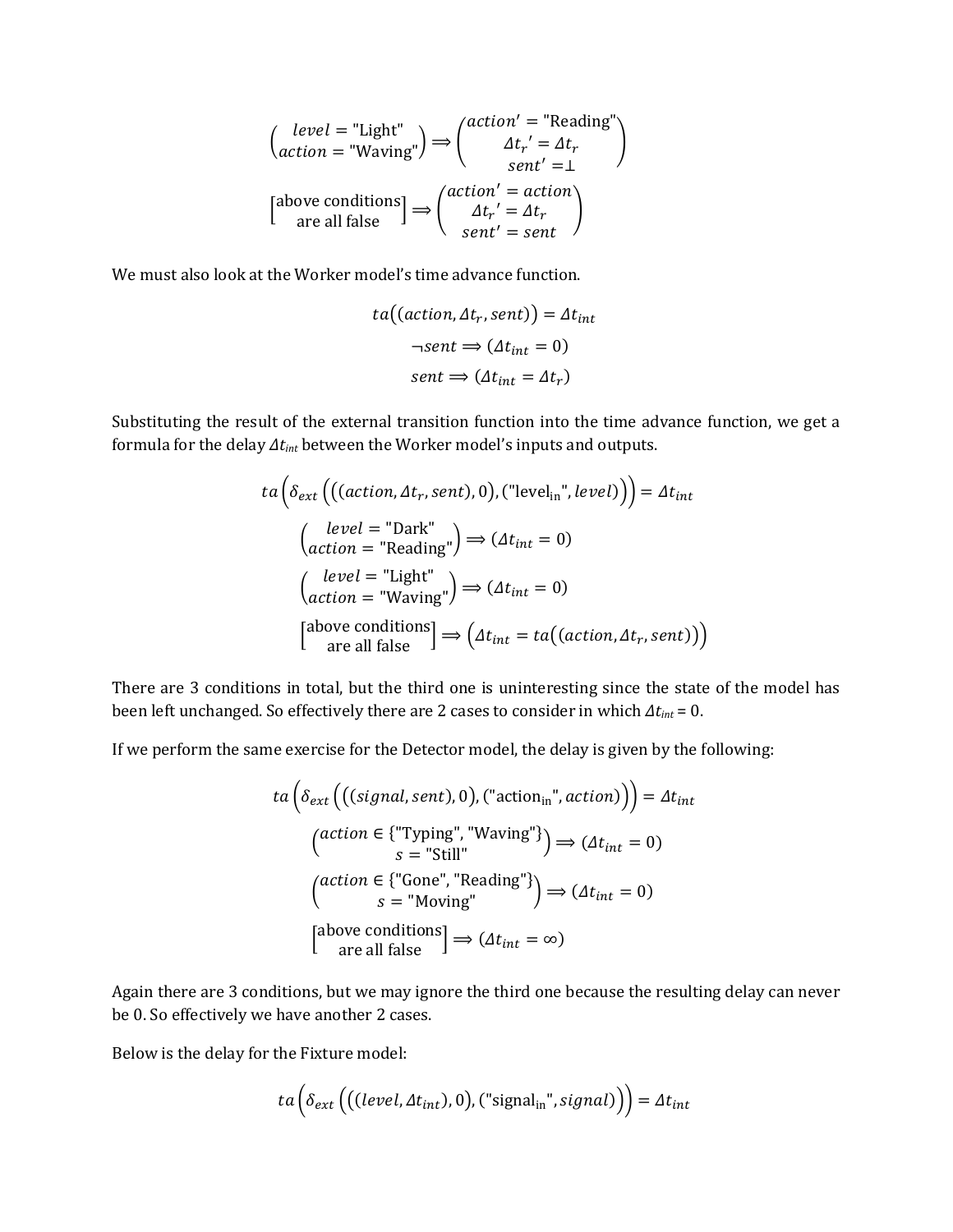$$
\begin{aligned}\n\left(\n\begin{array}{c}\n\text{signal} = \text{"Moving"} \\
\text{level} = \text{"Dark"}\n\end{array}\right) &\Rightarrow (\Delta t_{int} = 0) \\
\left(\n\begin{array}{c}\n\text{signal} = \text{"Still"} \\
\text{level} = \text{"Light"}\n\end{array}\right) &\Rightarrow (\Delta t_{int} = \Delta t_{saving}) \\
\Delta t_{int} = \infty\n\end{aligned}
$$
\n
$$
\begin{aligned}\n\left(\n\begin{array}{c}\n\text{signal} = \text{"Still"} \\
\text{level} = \text{"Light"}\n\end{array}\right) &\Rightarrow \left(\Delta t_{int} = ta((level, \Delta t_{int}))\right) \\
\Delta t_{int} \neq \infty\n\end{aligned}
$$
\n
$$
\begin{aligned}\n\text{above conditions} \\
\text{are all false}\n\end{aligned}\n\Rightarrow (\Delta t_{int} = \infty)
$$

Now there are 4 conditions, but again only 2 of them are relevant. For the third condition, the state is unchanged. For the fourth, the delay is never 0. Although the delay in the second condition is not necessarily 0, we have yet to rule out *ΔtSaving* = 0.

 Now we must consider all combinations of states that may lead to a perpetual cycle of events with no delay. The task seems daunting, but fortunately we can neglect all combinations of states that fail to satisfy any of the 6 conditions above for which *Δtint* = 0 is a possibility. The first condition in the Worker's *Δtint* formula suggests a potential problem if the Fixture has become "Dark" while the Worker is "Reading". In that case, the Worker will start "Waving". Looking at the Detector model's *Δtint*, a "Waving" input is only dangerous if the state is "Still". So we consider the initial combination of states in which the Worker's *action* is "Reading", the Detector's *signal* is "Still", and the Fixture's *level* has just become "Dark". Figure 7 shows the sequence of states resulting from these initial conditions.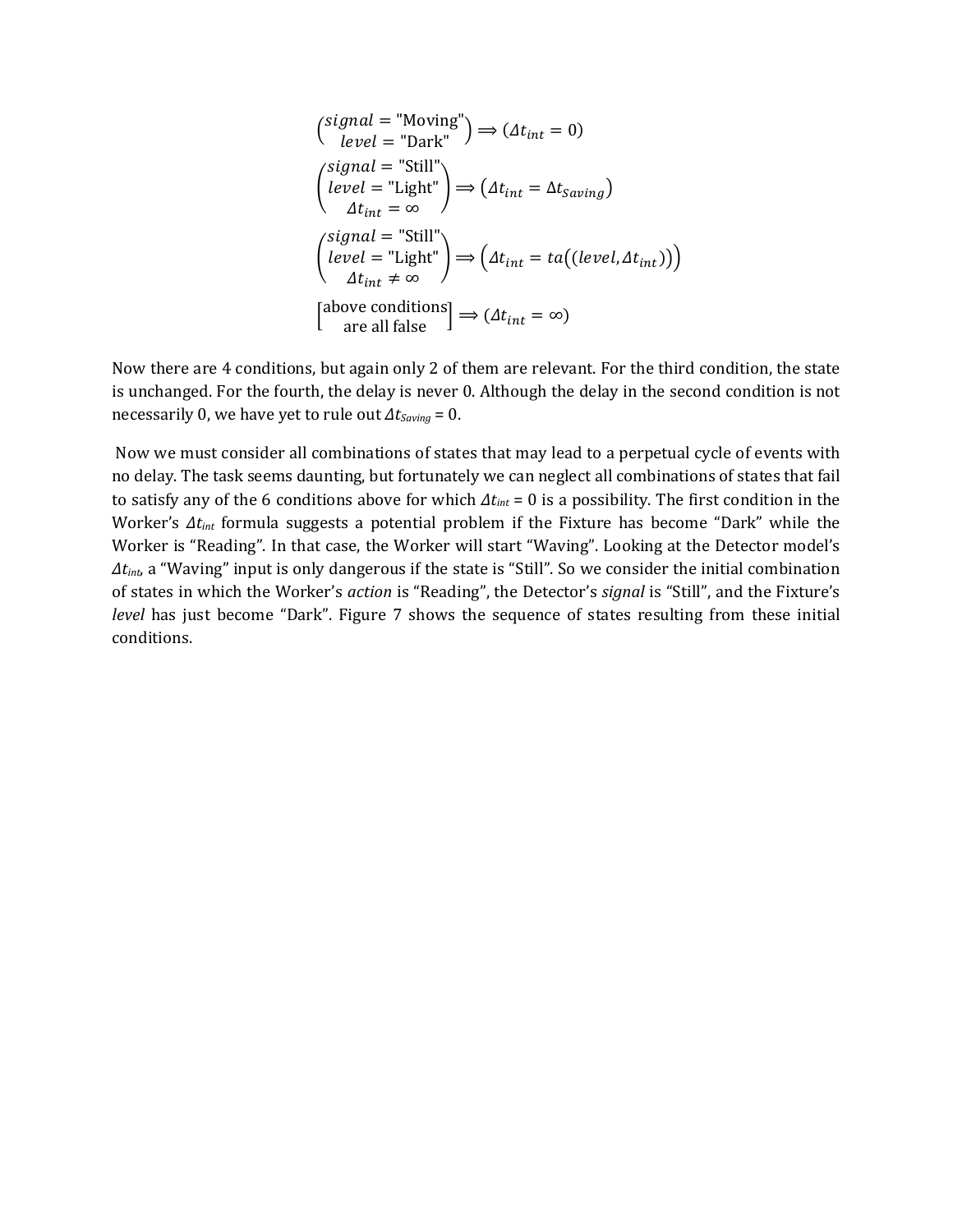

Figure 7. Cycle of States in the Environment Model's Feedback Loop

The "Reading", "Still", "Dark" combination of states does indeed lead to a self-perpetuating cycle of events. The office worker waves to trigger the lighting system, the lights turn on, the office worker resumes reading, the lights eventually turn off, and the cycles repeats. Figure 7 shows the state of each submodel at each stage in the cycle. The key thing to note is that the submodels end up in the original combination of states, which produces the repetition.

It so happens that this cycle involves all 6 of the relevant cases in the delay formulas above. Furthermore, if we consider each case one by one like we did for the first condition in the Worker's *Δtint* formula, we will end up with the same sequence of states. The initial combination of states may differ, but the cycle will be the same. Therefore, the legitimacy of the Environment model depends only on whether time advances at all during this cycle.

Notice for each step in the cycle, Figure 7 shows the delay between receiving an input and sending the resulting output. The delay values came directly from the 6 cases in the formulas for *Δtint*. According to these values, it takes a time of *ΔtSaving* for events to propagate twice around the feedback loop, or for one repetition of the cycle of states. Therefore, the Environment model is only legitimate if *ΔtSaving* > 0.

This result is not particularly intuitive, as there is nothing fundamentally wrong with modeling a lighting fixture that turns off immediately when no motion is detected. In fact, if we modify the Worker model to include a positive delay before transitioning from "Reading" to "Waving", *ΔtSaving* =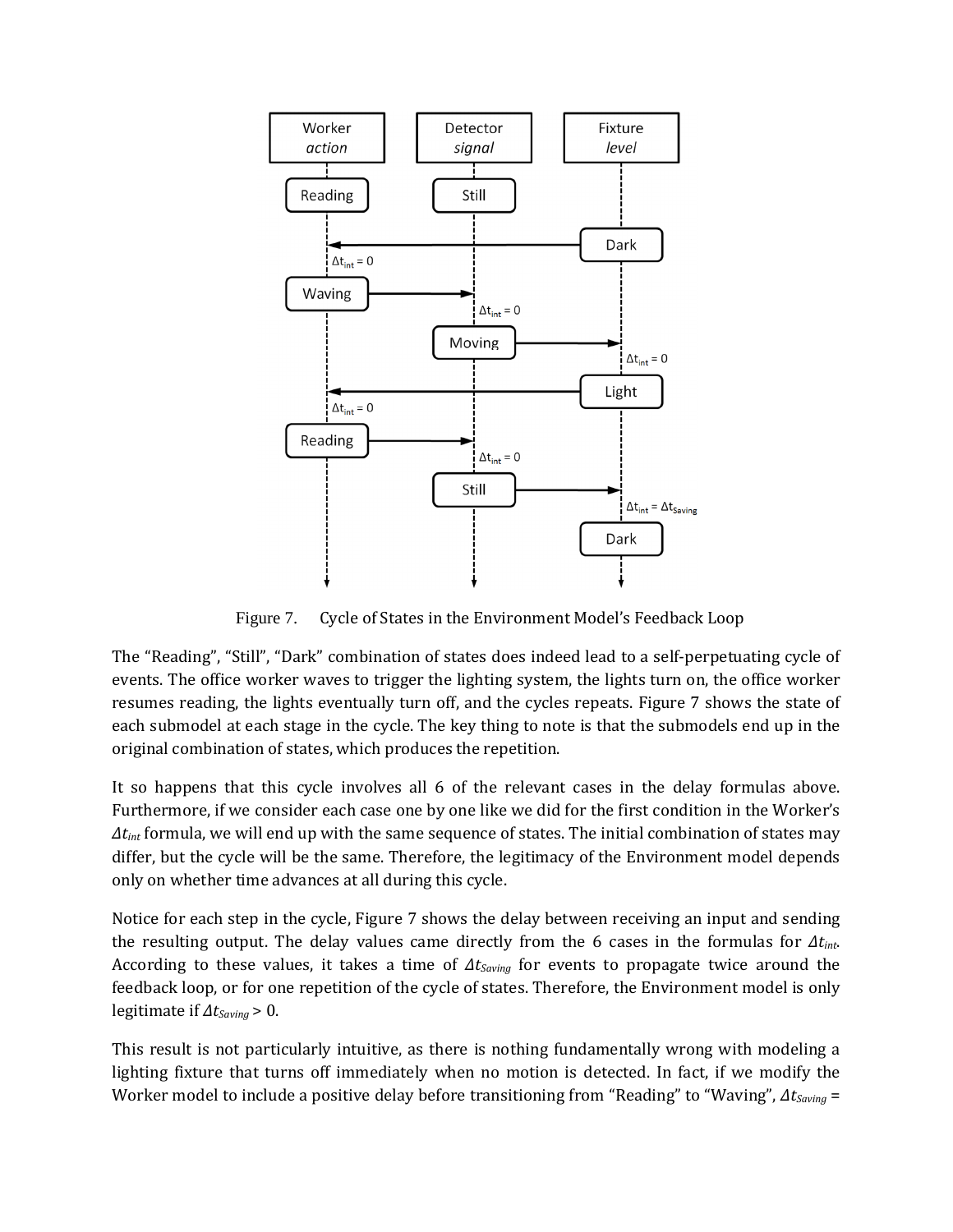0 would yield a legitimate Environment model. This might be a worthwhile exercise for the reader. The important point is that DEVS provides techniques to assess the legitimacy of both atomic and coupled model specifications. Had we not analyzed the specifications in our example, we may not have become aware of the necessary constraints on the Environment model's parameters:

$$
\Delta t_{Saving} > 0
$$
  
\n
$$
\Delta t_{Typing} \ge 0
$$
  
\n
$$
\Delta t_{Reading} \ge 0
$$
  
\n
$$
(\Delta t_{Reading} > 0) \vee (\Delta t_{Typing} > 0)
$$

# **Hierarchical Models**

Closure under coupling tells us that we could have described the Automatic Lighting Environment as an atomic model instead of a coupled model. However, the modular design approach we adopted allowed us to avoid this potentially difficult task. Instead of attempting to produce one complex atomic model for the Environment system, we specified and combined 3 simpler atomic models.

For extremely complicated systems, even the task of coupling submodels can be problematic. Imagine, for example, the complexity of a coupled model composed of several dozen distinct atomic models. In these situations one should consider a hierarchical approach to model design. Because every coupled model has a resultant, which is essentially an atomic model, one coupled model can be a submodel of another. This nesting of coupled models produces a hierarchy. Note that when replacing the flat structure of a single coupled model with the multi-leveled structure of a hierarchical model, the total number of atomic models remains unchanged. We are simply trading one complex coupled model for several simpler coupled models.

Let us return once again to our Environment model specification. Previously we used a single coupled model composed of 3 atomic models. Here we provide an alternative specification featuring a hierarchical structure. The Environment model will now consist of only 2 submodels, the Worker model and a new Lighting model that represents the Automatic Lighting System. The Lighting model is also specified as a coupled model, and it consists of the Detector model and the Fixture model. The new model structure, with additional ports and slightly different relationships, is shown in Figure 8.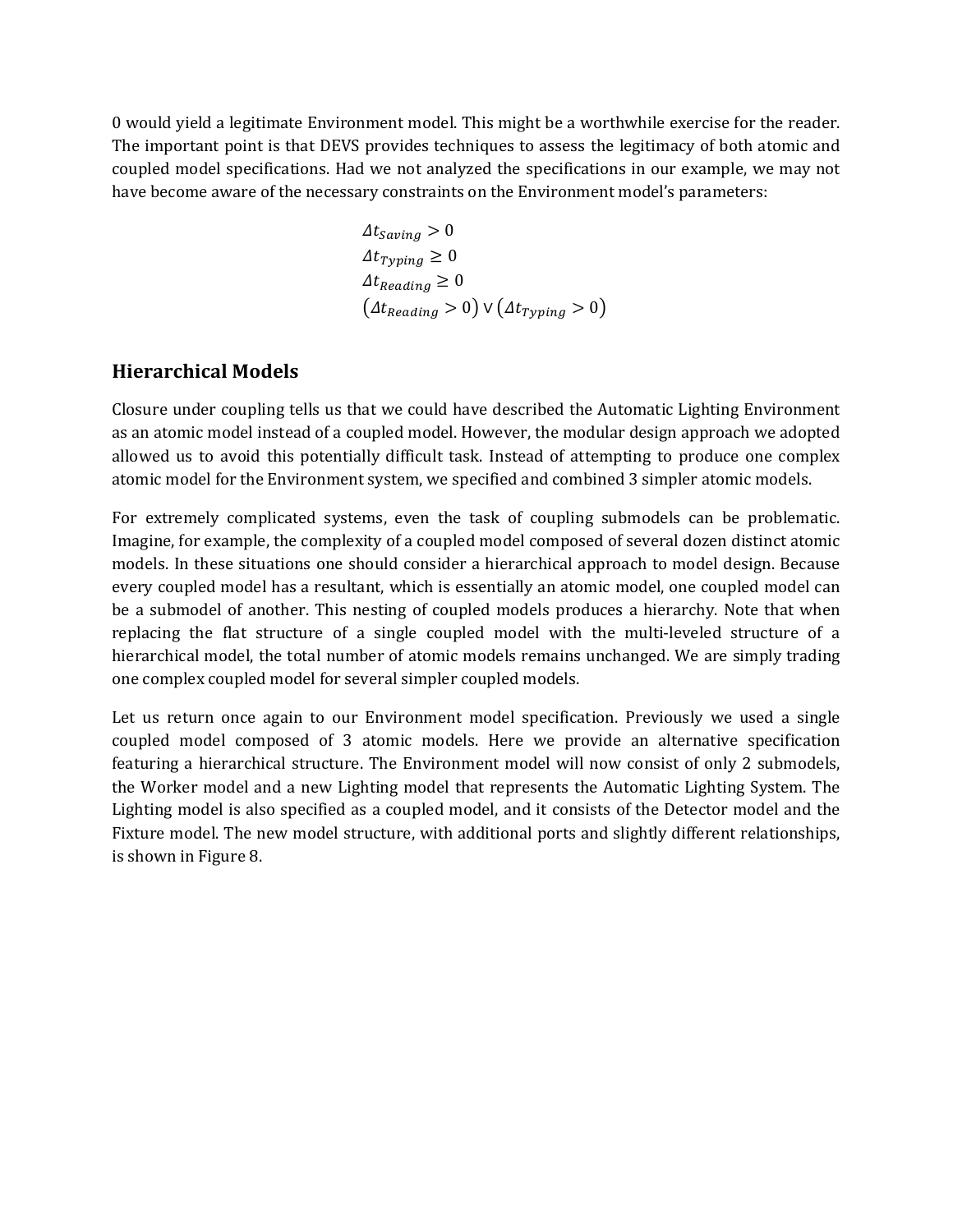

Figure 8. Hierarchical Model of an Automatic Lighting Environment

The conventions for specifying hierarchical models are exactly the same as those for specifying coupled models; we need only apply these conventions multiple times. For our example, we first produce the specification of the Lighting model.

*Lighting*(
$$
\Delta t_{Saving}
$$
) =  $\langle X, Y, D, M, EIC, EOC, IC, Select \rangle$   
\n $X = \{("actionin", action)|action \in Actions\}$   
\n $Y = \{("levelout", level)|level \in Levels\}$   
\n $D = \{ "Detector", "Fixture"\}$   
\n $M(d) = m$   
\n $(d = "Detector") \Rightarrow (m = detector)$   
\n $(d = "Fixture") \Rightarrow (m = Fixture(\Delta t_{Saving}))$   
\n $EIC = \{(("", "actionin"), ("Detector", "actionin"))\}$   
\n $EOC = \{(("Fixture", "levelout"), ("", "levelout"))\}$   
\n $IC = \{(("Detector", "signalout"), ("Fixture", "signalin"))\}$   
\n $Select(D_{imm}) = d_s$   
\n $("Fixture" \in D_{imm}) \Rightarrow (d_s = "Fixture")$   
\n $("Püinter \notin D_{imm}) \Rightarrow (d_s = "Detector")$ 

Now we provide an alternative specification of the Environment model. Note that the set of input values *X* and the set of output values *Y* are the same as in the previous version, the one coupling all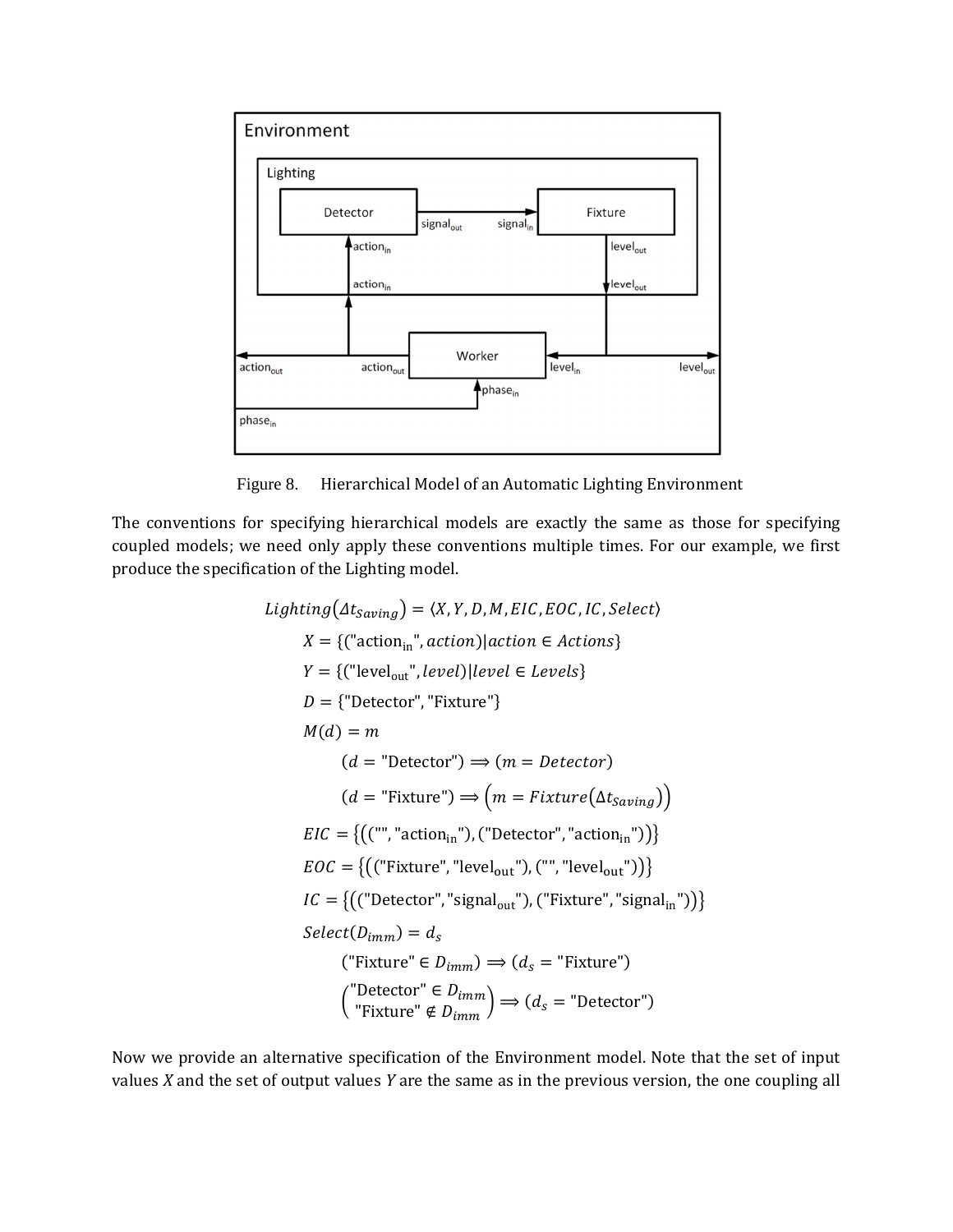3 atomic models directly. The fact that the Lighting submodel now replaces the Detector and Fixture submodels does not change the behavior represented by the specification.

 $Environment(\Delta t_{Savina}, \Delta t_{Tvolina}, \Delta t_{Reading}) = \langle X, Y, D, M, EIC, EOC, IC, Select \rangle$  $X = \{('phase_{in}', phase) | phase \in Phases\}$  $Y = Y_{action} \cup Y_{level}$  $Y_{action} = \{("action_{out}"', action)|action \in Actions\}$  $Y_{level} = \{("level_{out}" , level)} | level \in Levels\}$  $D = \{$ "Lighting", "Worker"}  $M(d) = m$  $(d = "Lighting") \Longrightarrow (m = Lighting(\Delta t_{Savina}))$  $(d = "Worker") \Longrightarrow (m = Worker(\Delta t_{Tvping}, \Delta t_{Reading}))$  $EIC = \{((\text{""}, \text{"phase}_{\text{in}}"), (\text{``Worker''}, \text{"phase}_{\text{in}}")\}$  2´™ µ 5T"Lighting", "level¶·¸"U, T"", "levelout"UC,  $((\text{"Worker", "action}_{out}"), (\text{"", "action}_{out}"))$  $IC = \left\{ \begin{matrix} (\text{``Worker''}, \text{''action}_{\text{out}}), (\text{``Lighting''}, \text{''action}_{\text{in}})), \\ (\text{``U is arbitrary''}, \text{''oxol''}, \text{''box''} and \text{'''}), \end{matrix} \right\}$  $\left($  ("Lighting", "level<sub>out</sub>"), ("Worker", "level<sub>in</sub>"))  $\left(\right)$  $Select(D_{imm}) = d_s$  $("Lighting" \in D_{imm}) \implies (d_s = "Lighting")$  $\left( \begin{array}{l} \text{``Worker''} \in D_{imm} \ \text{``I.jothting''} ∉ D \end{array} \right).$ "Lighting" ∉  $\lim_{m \to \infty}$   $\Rightarrow$   $(d_s =$  "Worker")

In summary, a simple system can be effectively specified using a single atomic model. Given a more complex system, one may benefit from a modular approach in which the single atomic model is replaced with a single coupled model containing several atomic models. For an even more complex system, one may couple models in a hierarchical fashion. The single coupled model is then replaced with several coupled models nested within one another.

#### **DEVS and Object-Oriented Programming**

Support for modular and hierarchical model design is one of the DEVS formalism's most compelling attributes. It is often remarked, however, that widely adopted object-oriented programming practices provide the same benefits. Technically, object-orientation and DEVS are not alternatives to one another. Many simulations have been implemented using object-oriented programming features in conjunction with DEVS conventions. That said, the analogy between object-oriented classes and DEVS models deserves some discussion.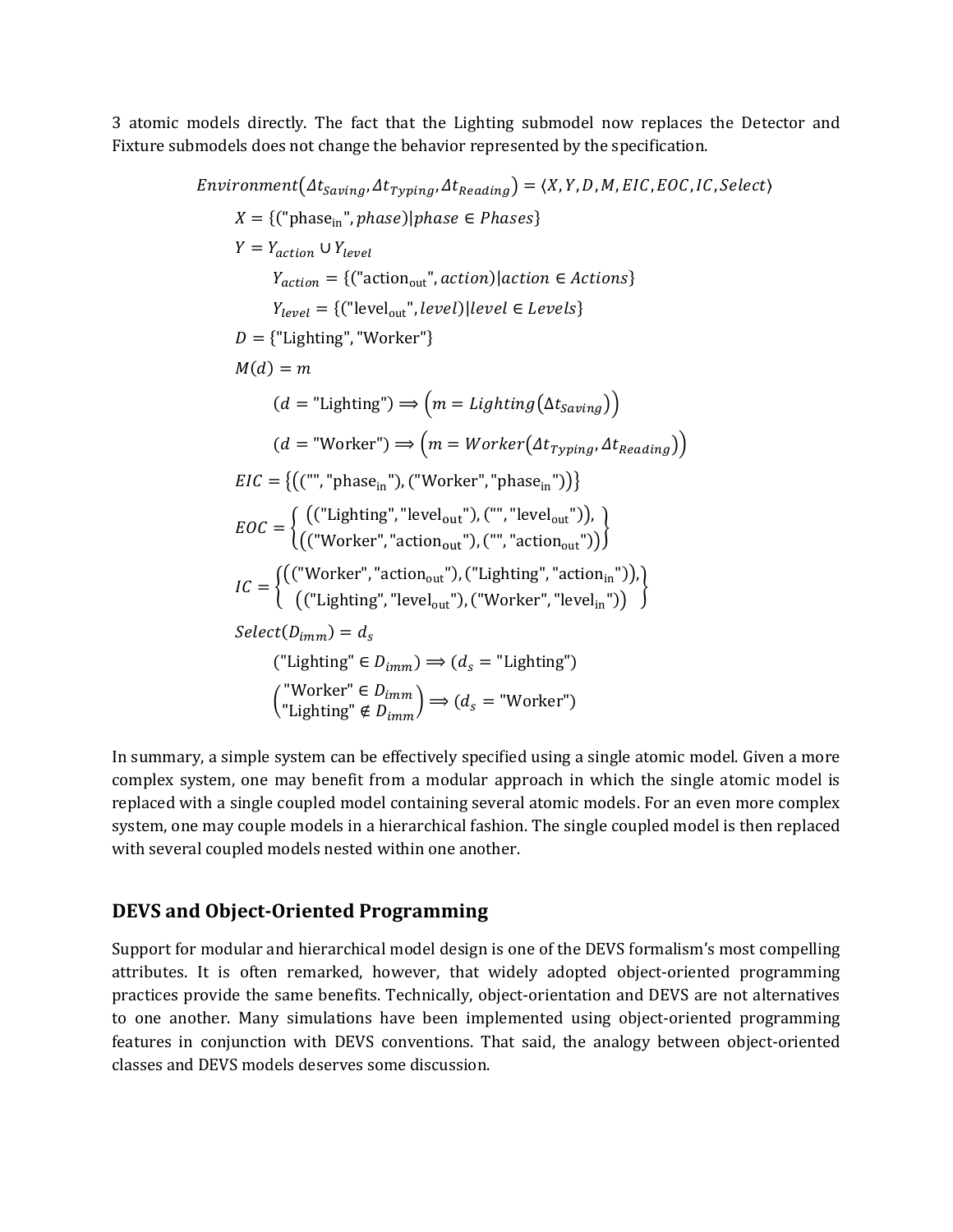In an objected-oriented language, classes include methods that take arguments, deliver return values, and reassign member variables. Similarly, DEVS models include transition functions that take inputs, deliver outputs, and reassign state variables. The difference is that these transition functions also depend on the simulated time elapsed since the previous event. It is possible to include this temporal information in object-oriented code, but it is not the norm.

The other major difference between object-orientation and DEVS is that, with the former, it is common practice to design classes that reference one another explicitly. For example, one might implement a Detector class that invokes a receive\_signal method on a reference to a Fixture object. With DEVS, models almost never reference the other models with which they interact. In our Detector specification, there is no mention of the Fixture it was designed to influence. The Detector model simply outputs a signal with no particular destination, and it is up to the encompassing coupled model to direct the signal to the Fixture model. Some pairs of interacting object-oriented classes exhibit a similar degree of independence. But typically, at least one of these classes will depend on the other.

The pseudocode below illustrates an object-oriented but DEVS-unaware implementation of the Detector model. Note that there is no representation of time in the receive\_action method, the main function responsible for state transitions. Also note that the lighting fixture is explicitly referenced.

```
class Detector_OO: 
     private variable signal 
     private variable fixture 
     public method set_fixture(f): 
         fixture:= f 
     public method receive_action(action): 
        new\_signal := [...] if not signal = new_signal: 
              signal:= new_signal 
              fixture.receive_signal(signal)
```
Compare the implementation above to the following Detector implementation which combines DEVS with object-oriented programming. Time is now represented. In the external\_transition function, the time elapsed since the previous event is given by the argument elapsed. If the elapsed time were needed in the internal\_transition function, it could be obtained by invoking time\_advance. Note that there is no longer an explicit reference to the lighting fixture. It is up to the coupled model, which would be implemented in a separate class, to ensure that the result of the output method is delivered to a lighting fixture object.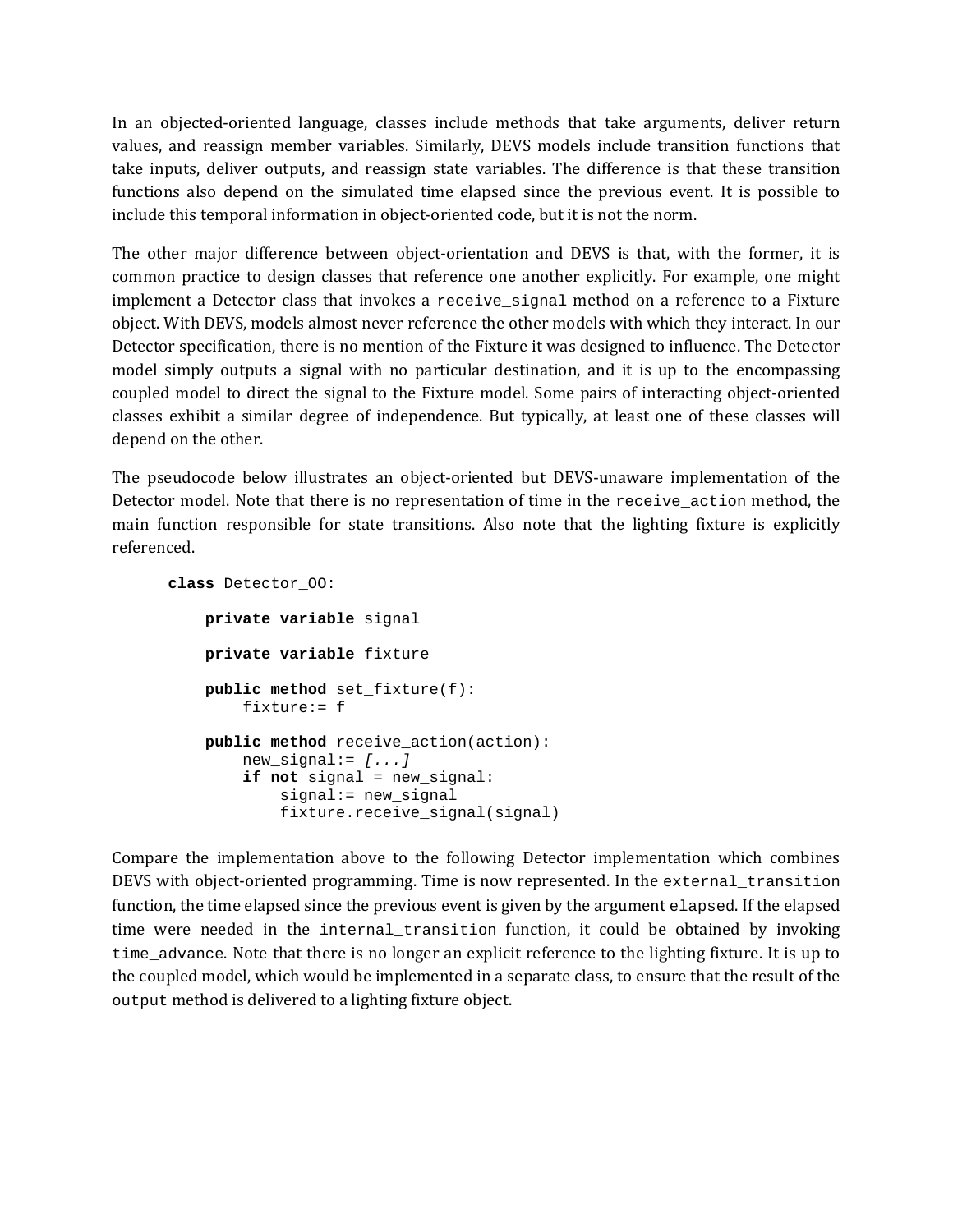```
class Detector_DEVS inherits from AtomicModel: 
     private variable signal 
     private variable sent 
     public method external_transition(elapsed, action): 
        signal, sent:= [...] public method internal_transition(): 
         sent:= true 
     public method output(): 
         return ["signal_out", signal] 
     public method time_advance(): 
         if not sent: 
             dt := 0 else: 
             dt:= infinity 
         return dt
```
Our DEVS-aware Detector class inherits from a base class named AtomicModel. The idea is that a generic simulation procedure can be implemented once for AtomicModel, and applied to any application-specific derived class like Detector DEVS. Admittedly, this use of inheritance does not require a well-established modeling formalism. However, by following DEVS conventions, an object-oriented programmer ensures that his or her simulation code is sufficiently generic to accommodate any discrete-event simulation.

# **DEVS and Parallel Computing**

In what ways can one exploit multi-core processors, multi-process computers, and multi-computer networks to accelerate computer simulations developed with DEVS? One option is to parallelize only the few most time-consuming functions. The drawback to this approach is that, given a large coupled model, it requires the execution time to be dominated by only a few of the many atomic models. Furthermore, the parallelization effort is invested in certain models while others will show no improvement. Another option is to run multiple simulations simultaneously with different sets of parameters, as is frequently done for Monte Carlo or cost minimization problems. Unfortunately, this technique is of little use if one must accelerate a single simulation run. A third option is to exploit the modularity of DEVS to automate the parallelization of a coupled model. For this approach, DEVS practitioners often adopt a variant of the formalism called Parallel DEVS (Chow & Zeigler, 1994).

Recall that the select function orders the internal events of imminent submodels. In our example, if the Detector and the Fixture were scheduled to experience internal events at the same time, we ensured that the Fixture's transition would occur first. Parallel DEVS eliminates the select function. The order of simultaneous events is deliberately left ambiguous to allow the functions of multiple imminent submodels to be executed concurrently.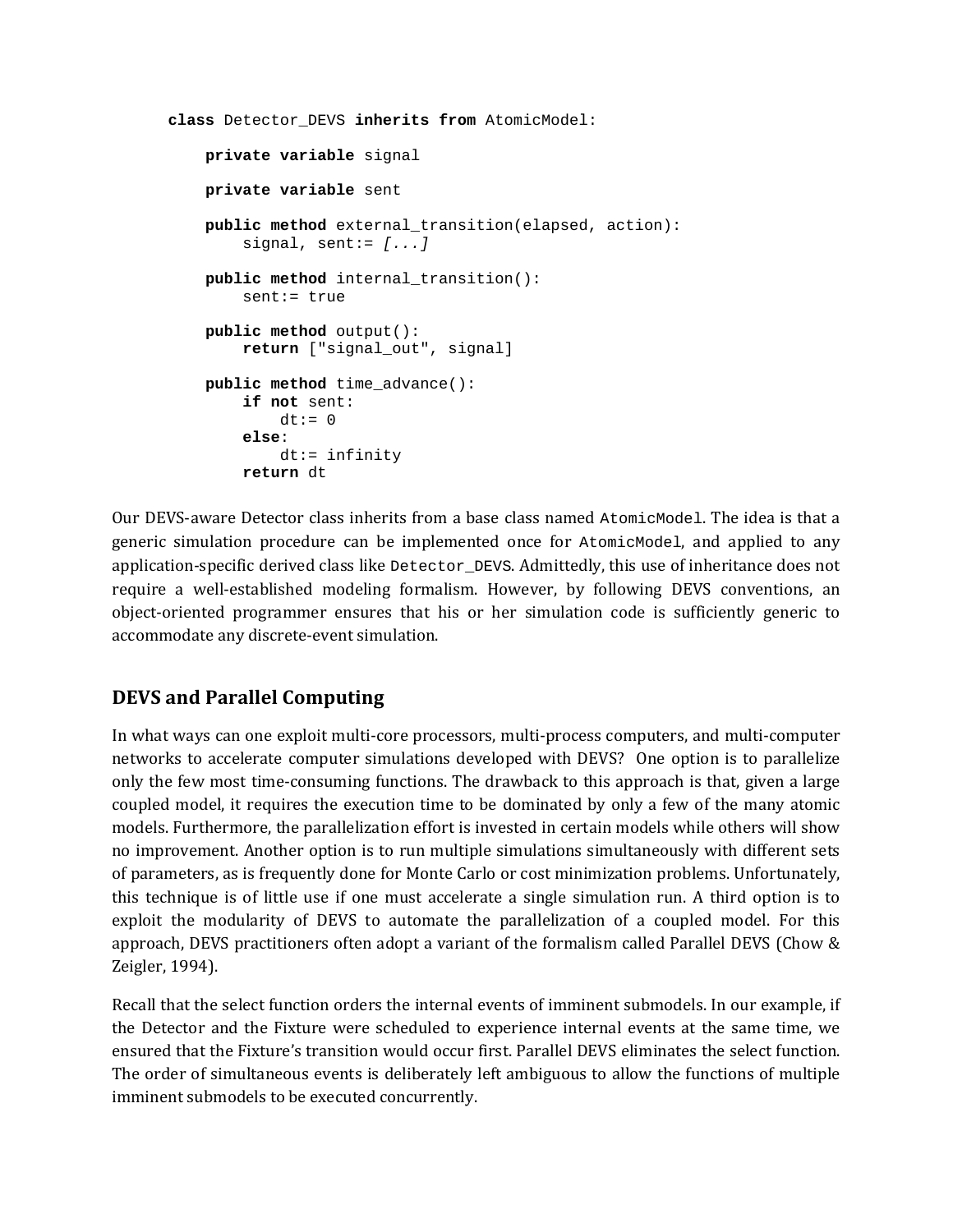With Parallel DEVS, all imminent models send outputs simultaneously. This raises two issues which the variant addresses. First note that the outputs of multiple imminent submodels may be directed to a single receiving model. This receiving model must recognize that the order in which its inputs arrive is essentially arbitrary and best ignored. For that reason, the external transition function of a Parallel DEVS atomic model takes a bag of inputs instead of a single input. A bag is like a set in that its items are unordered, but different in that it can contain duplicate items.

The other issue raised by simultaneous outputs is the possibility that one submodel sends an output to a second submodel at the same time that the second submodel sends its own output. Clearly the output functions get evaluated for both models. But since the second model is both receiving an input and sending an output, which transition function should be called? In many cases it makes sense to call *δint* first, since the output function has already been evaluated, and then to call *δext* to process the input. But that raises the question of what elapsed time value to pass into *δext*: should it be 0 or the previous *ta*(*s*)? Parallel DEVS addresses the issue by requiring atomic models to have a *confluent transition function δcon*. It is invoked in place of *δext* or *δint* whenever external and internal events collide.

Earlier in the chapter when we specified atomic models for the Detector and Fixture, we assumed that external and internal events would never collide. We later used *Select* to guarantee that internal events would be fully processed before inputs were received. Had we used Parallel DEVS, we would have defined both confluent transition functions as follows to achieve the same effect.

$$
\delta_{con}((s, ta(s)), x_{bag}) = \delta_{ext}((\delta_{int}(s), 0), x_{bag})
$$

# **Summary and Further Reading**

With state transitions that depend in part on the time elapsed since the previous event, a DEVS model can represent practically any real-world system that varies in time. The DEVS formalism provides first and foremost a set of conventions for specifying atomic models, along with a procedure for performing simulations with these models. If one specifies a coupled model, then due to closure under coupling one has implicitly defined an equivalent atomic model. This modular approach can be used to avoid a complex atomic model in favor of multiple simpler atomic models. Similarly, by combining models in a hierarchical fashion, one avoids a complex coupled model in favor of multiple simpler coupled models.

It is important to ensure that every DEVS model has a legitimate specification, one that always allows a simulation to properly advance time. For atomic models, this requires an examination of the delay between events in an infinite sequence of internal events. For coupled models, one must look at the delay between inputs and outputs for every submodel in a feedback loop.

We have applied these core DEVS concepts by developing and analyzing specifications representing an office lighting system and its various components. As mentioned at the outset, more information on the DEVS formalism and related theory can be found in Zeigler et al (2000).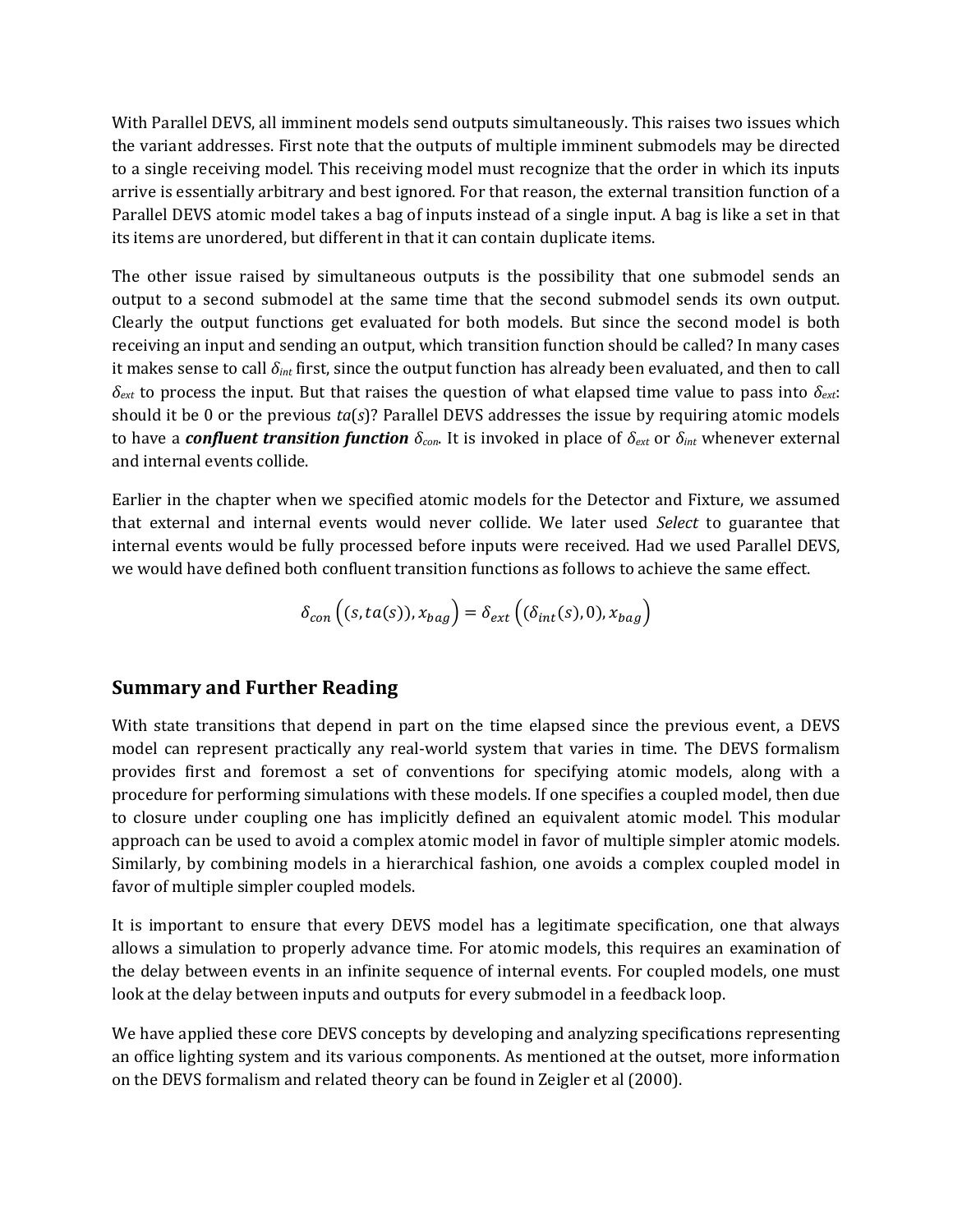It is helpful to understand the similarities and differences between the DEVS formalism and the conventions used by modern software developers. We have already compared DEVS with objectorientation, but another noteworthy set of conventions is the Unified Modeling Language (UML). Traditional UML is somewhat limited in its ability to represent the timing of events. This shortcoming is partially addressed by an extension of UML designed for real-time software systems (UML-RT). Huang & Sarjoughian (2004) provide a detailed comparison of UML-RT with DEVS, and explain how the DEVS formalism's treatment of time is better suited to simulation studies.

DEVS users should familiarize themselves with several variants of the formalism. One of these variants is Parallel DEVS, which we have already discussed. Another notable variant is Cell-DEVS, which applies DEVS to models composed of an array of cells (Wainer & Giambiasi, 2001). Among other things, Cell-DEVS has been used to model the spread of forest fires, the diffusion of heat, and urban traffic. Stochastic DEVS (STDEVS) is one of several ways one can introduce randomness into a DEVS model (Castro et al, 2008). It replaces the deterministic results of the transition functions with probability spaces. There is also a variant called Dynamic Structure DEVS (DSDEVS), which allows a coupled model's submodels and connections to be added and deleted during a simulation (Barros, 1995).

Several noteworthy books cover DEVS from different perspectives. Written for simulation practitioners, Wainer (2009) demonstrates the application of DEVS and the Cell-DEVS variant to physical, biological, environmental, communication, and urban systems. Nutaro (2011) focuses on the implementation of simulation software using object-oriented techniques and Parallel DEVS. A chapter on hybrid systems shows how DEVS can be integrated with various differential equation solving techniques. For those interested in the latest developments in the field, Wainer & Mosterman (2011) provide a collection of recent DEVS research.

#### **References**

- Barros, F. J. (1995). Dynamic structure discrete event system specification: A new formalism for dynamic structure modeling and simulation. In *Proceedings of the 27th conference on Winter simulation (WSC)* (pp. 781-785).
- Castro R., Kofman E., & Wainer G. A. (2008). A formal framework for stochastic DEVS modeling and simulation. In *Proceedings of the 2008 Spring simulation multiconference (SpringSim)* (pp. 421-428).
- Chow, A. C. H., & Zeigler, B. P. (1994). Parallel DEVS: a parallel, hierarchical, modular, modeling formalism. In *Proceedings of the 26th conference on Winter simulation (WSC)* (pp. 716–722).
- Huang D., & Sarjoughian, H. (2004). Software and Simulation Modeling for Real-Time Software-Intensive Systems. In *Proceedings of the 8th IEEE International Symposium on Distributed Simulation and Real-Time Applications (DS-RT)* (pp. 196-203).
- Nutaro J. J. (2011). *Building Software for Simulation: Theory and Algorithms with Applications in C++*. Hoboken, NJ, USA: John Wiley & Sons.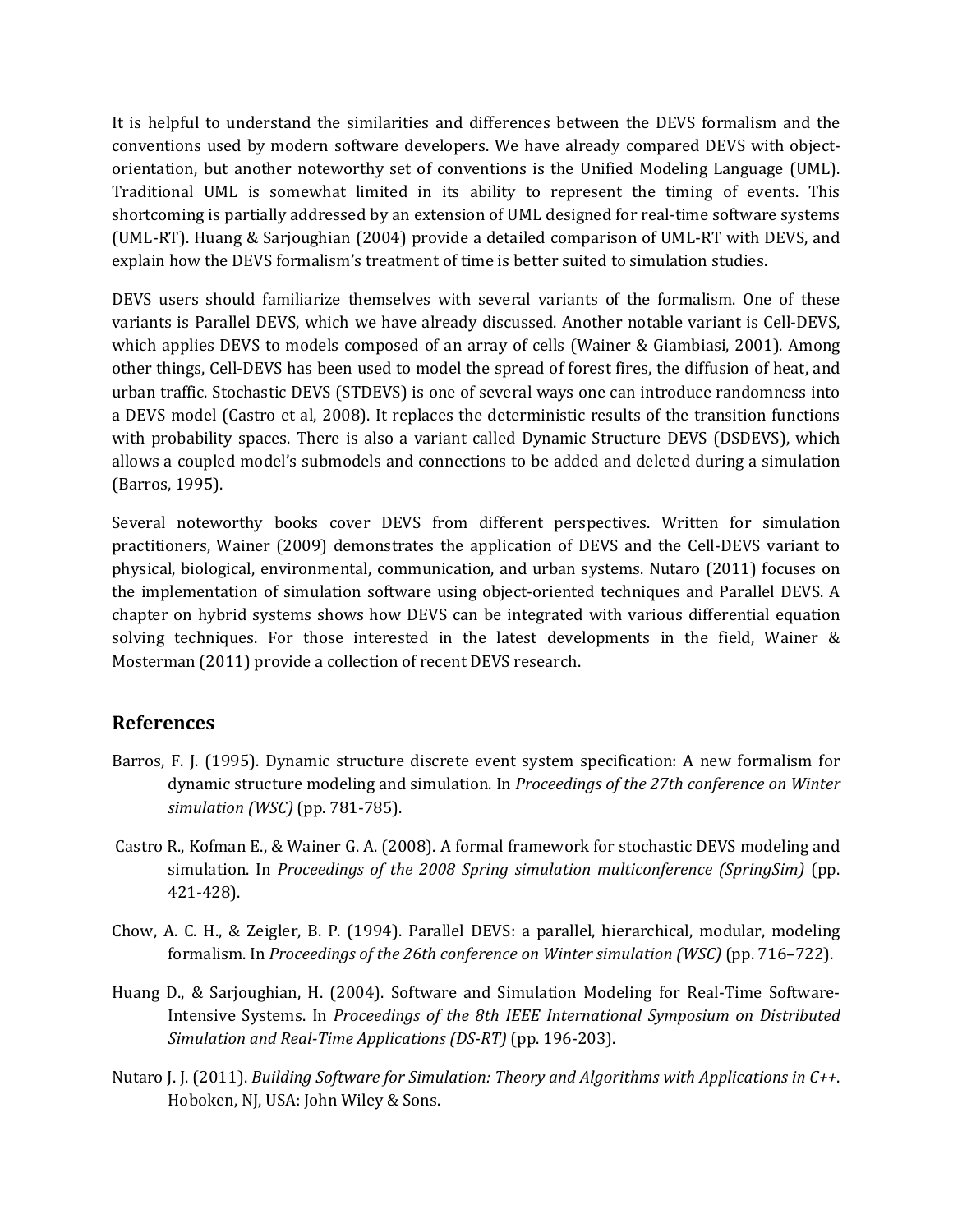- United Nations Environment Programme (2009). *Buildings and Climate Change: Summary for Decision Makers*.
- Vangheluwe, H. (2000). DEVS as a common denominator for multi-formalism hybrid systems modelling. In *Proceedings of IEEE International Symposium on Computer-Aided Control System Design (CACSD)* (pp. 129–134).
- Wainer, G. A., & Giambiasi, N. (2001). Timed Cell-DEVS: modelling and simulation of cell spaces. In *Discrete Event Modeling & Simulation: Enabling Future Technologies*. Springer-Verlag.
- Wainer, G. A. (2009). *Discrete-Event Modeling and Simulation: A Practitioner's Approach*. Boca Raton, FL, USA: CRC Press.
- Wainer, G. A., & Mosterman, P. J. (2011). *Discrete-Event Modeling and Simulation: Theory and Applications*. Boca Raton, FL, USA: CRC Press.
- Zeigler, B. P. (1976). *Theory of Modeling and Simulation*. New York: Wiley-Interscience.
- Zeigler, B. P., Praehofer, H., & Kim, T. G. (2000). *Theory of Modeling and Simulation* (2nd ed.). San Diego, CA, USA: Academic Press.

# **Definitions**

**Atomic Model:** An indivisible DEVS model specified with state transition functions, an output function, a time advance function, and sets of input values, output values, and states.

**Closure Under Coupling:** A property of the DEVS formalism which guarantees that the behavior of any coupled model can be captured by an atomic model specification.

**Confluent Transition Function:** A state transition function used in the Parallel DEVS variant to handle collisions between external and internal events.

**Consistent:** Describes a model specification that contradicts neither itself nor the conventions of the modeling formalism.

**Coupled Model:** A DEVS model composed of other DEVS models; a hierarchy is produced when coupled models are composed of other coupled models.

**Discrete Event Simulation:** A simulation in which time is repeatedly advanced by a variable, nonnegative duration to the time of the next event.

**Discrete Time Simulation:** A simulation in which time is repeatedly advanced by a fixed time step.

**External Transition Function:** The state transition function invoked whenever an input is received.

**Feedback Loop:** A circular path in a coupled model formed by traversing couplings from their source submodels to their destination submodels.